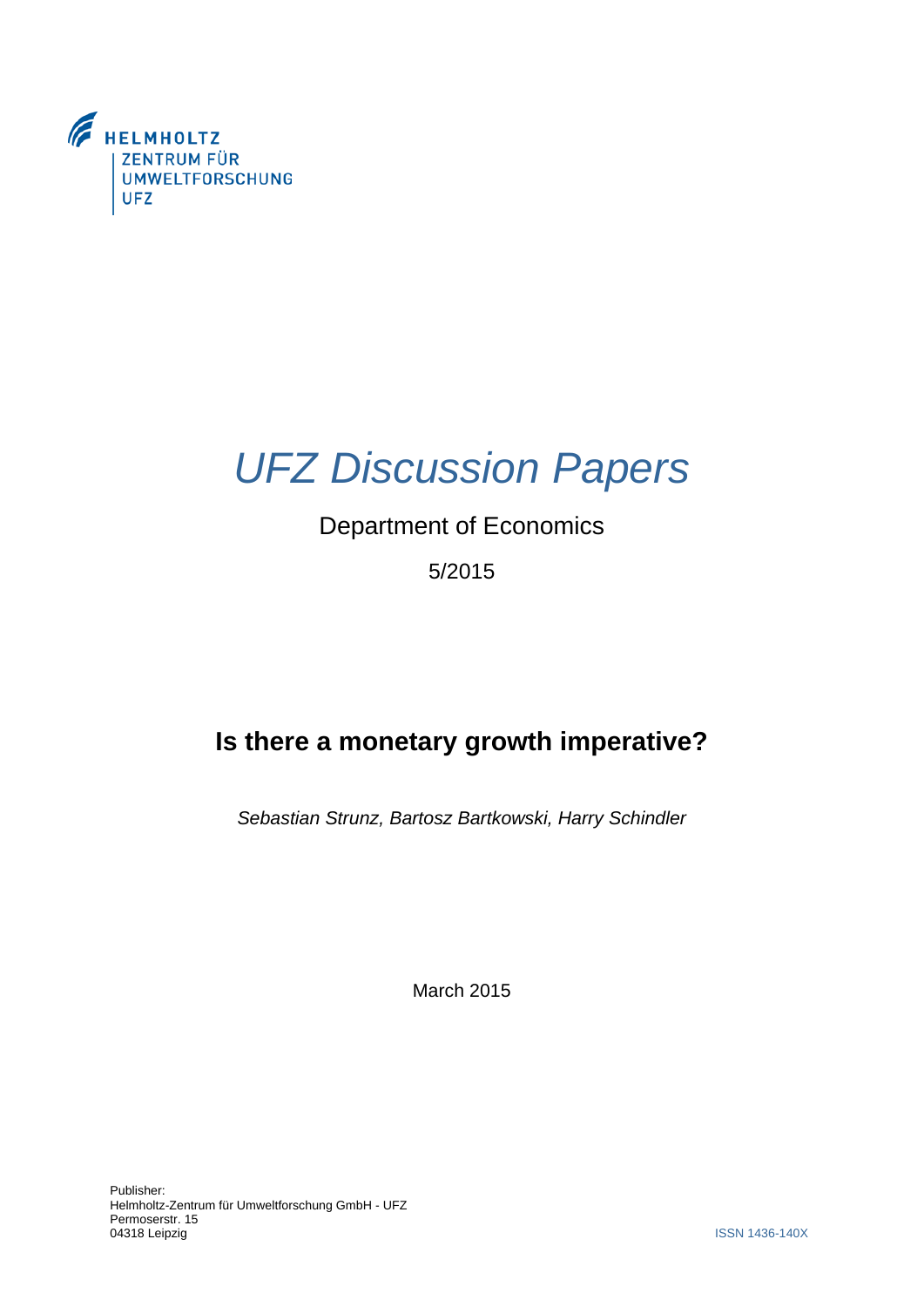#### **Is there a monetary growth imperative?**

Sebastian Strunz<sup>1\*</sup>, Bartosz Bartkowski<sup>1</sup> and Harry Schindler<sup>1</sup>

<sup>1</sup>Helmholtz Centre for Environmental Research—UFZ, Permoser Str. 15, 04318 Leipzig \*corresponding author: Sebastian.strunz@ufz.de

**Abstract:** We do not know; but simplistic answers to the title's question should be mistrusted. In this paper, we first provide a literature overview, laying out the vast diversity of theories on the role of monetary aspects for economic growth both within mainstream growth theory and within heterodox perspectives. In fact, completely contradicting results have been derived from a variety of reasonable theories. Based on this literature survey, we explore the narrative background of the most prominent theories as each of them is related to and justified by a distinct narrative. For instance, mainstream growth textbooks are based on the assumption that "money is a neutral medium of exchange" while other approaches hold that "zero interest rates are a precondition for a stationary economy". We show how these narratives—though they may well contain some truth—lend themselves to serve as myths, which rather inhibit than facilitate our understanding of the complex relationship between monetary variables and economic growth. Finally, we discuss consequences for the degrowth debate in terms of practical proposals for overcoming assumed growth imperatives as well as theoretical consequences.

*"You see, circulation is everything. The money goes around, creating wealth as it does so."*  T. Pratchett (2008, p. 387)

*"If, however, we are tempted to assert that money is the drink which stimulates the system to activity, we must remind ourselves that there may be several slips between the cup and the lip."*  J.M. Keynes (1936, p. 173)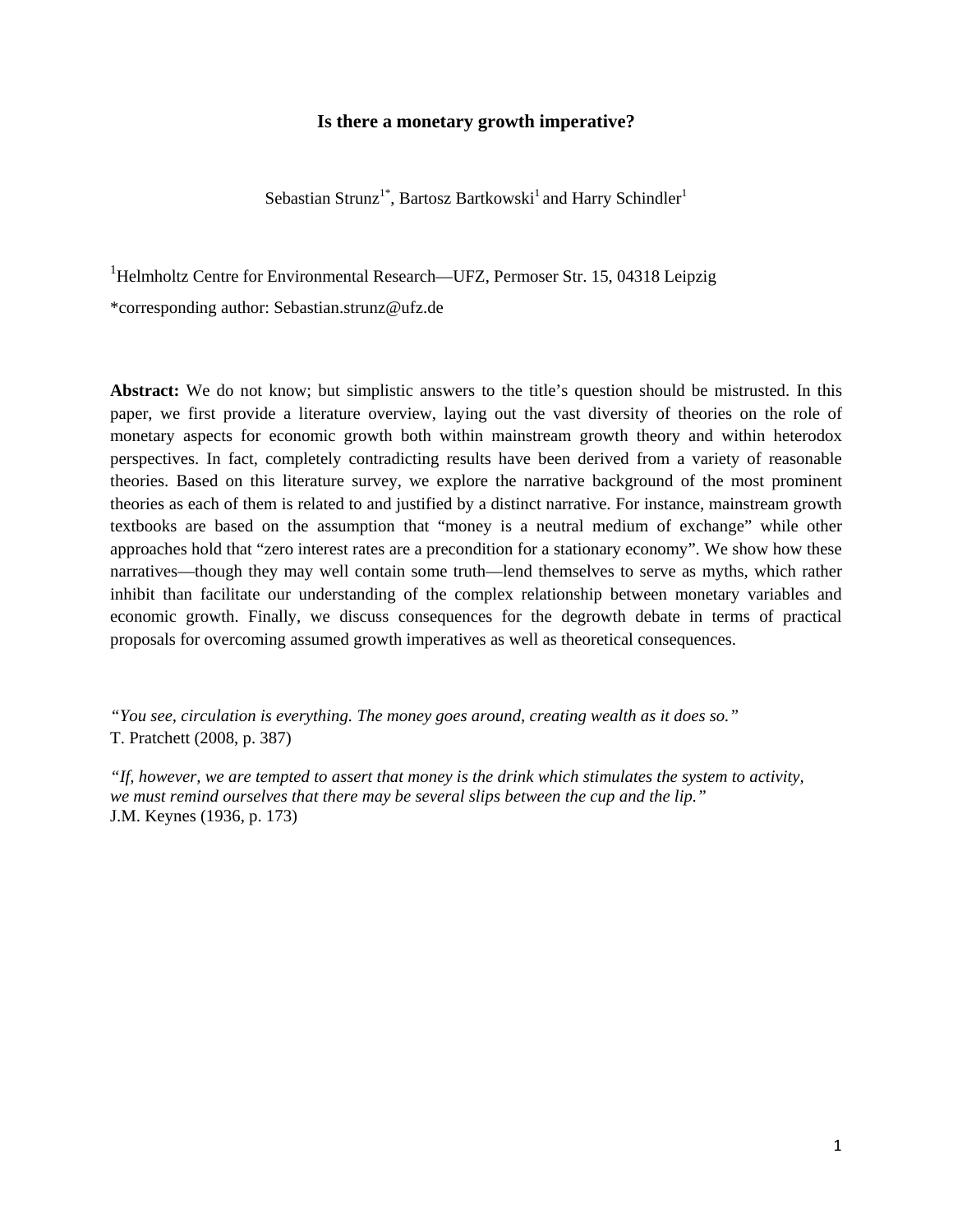#### **1. Introduction**

Money, interest and debt are three interlinked economic concepts whose role for economic growth is increasingly debated within the degrowth movement. In the wake of the subprime crisis, the monetary drivers of capitalist growth dynamics have been repeatedly called a crucial, yet understudied issue (e.g., Martínez-Alier et al., 2010). In consequence, numerous proposals have been put forward as possible keys to overcoming the perceived monetary triggers of growth: For instance, we are advised to "occupy money" by creating interest-free currency, thereby reclaiming money from "exclusive private interests" (Kennedy, 2012, p. xv). Furthermore, proposals for alternative financial systems, which have been hovering around at least since the Great Recession of the 1930s, such as complementary regional currencies (Douthwaite, 2012; Seyfang and Longhurst, 2013) or 100% money (for a review, cf. Dittmer, 2015), are currently resurging.

Yet, a closer look at the literature reveals that monetary aspects occupy a somewhat peculiar position in theories about (de)growth. To date, there is no consensus as to whether monetary factors can trigger real economic growth and if so, in what way and to what extent. There is not even consensus about what money is and what counts as "monetary factors". Some theories treat money, interest and debt as irrelevant for the real economy, whereas others claim either all or only one of them to be pivotal. Interestingly, the cleavage does not align with the usual mainstream-heterodox divide: some heterodox scholars have proposed the existence of a monetary growth imperative of some form (Heinsohn and Steiger, 2013; Loehr, 2012; Binswanger, 2012; Wenzlaff et al., 2014). Others, both within mainstream economic theory and heterodox schools of thought, deny this possibility (e.g., Cahen-Fourot and Lavoie 2014). And while mainstream textbooks do not present monetary aspects as fundamental drivers of economic growth, this does not really reflect the actual complexity of debates within mainstream monetary economics (cf. Orphanides and Solow, 1990). The puzzle then is: what should the appropriate place of monetary aspects in a critique of capitalist growth dynamics be?

In our contribution we shed some light on the issue of whether there exists a monetary growth imperative that a post-growth society would have to somehow overcome. The initial question, therefore, reads: what is a growth imperative? In the papers and books we analyze below, this concept is seldom explicitly defined or thoroughly discussed. Implicitly, it seems that a growth imperative is something that "forces" the modern economy to grow, in accordance with the English meaning of the word "imperative", which implies necessity (Oxford Thesaurus, 1991). In fact, Binswanger (2012) explicitly distinguishes between growth imperative (a seemingly unavoidable mechanism embedded in the structure of the economy which makes the latter grow, without there being a viable alternative option, viz., not to grow) and growth impetus (a mechanism that incentivizes growth, but which does not "punish" not growing). In order to assess the theoretical case for such a growth imperative, we first critically review the most prominent concepts in the related literature—the neoclassical analyses of the influence of money on real economic growth, Keynesian or Keynes-inspired perspectives on the problem, the "growth spiral" model of capitalist production and debt-centered theories of money, interest and growth. Subsequently, we compare these major theoretical approaches with respect to the logical and historical plausibility of their main narratives.

Two main results of this systematic assessment are that i) very different conclusions can be reached regarding the (non-)existence of monetary growth imperatives. Indeed, contradictory results may be derived from similarly plausible assumptions. ii) From an empirical perspective it is impossible to single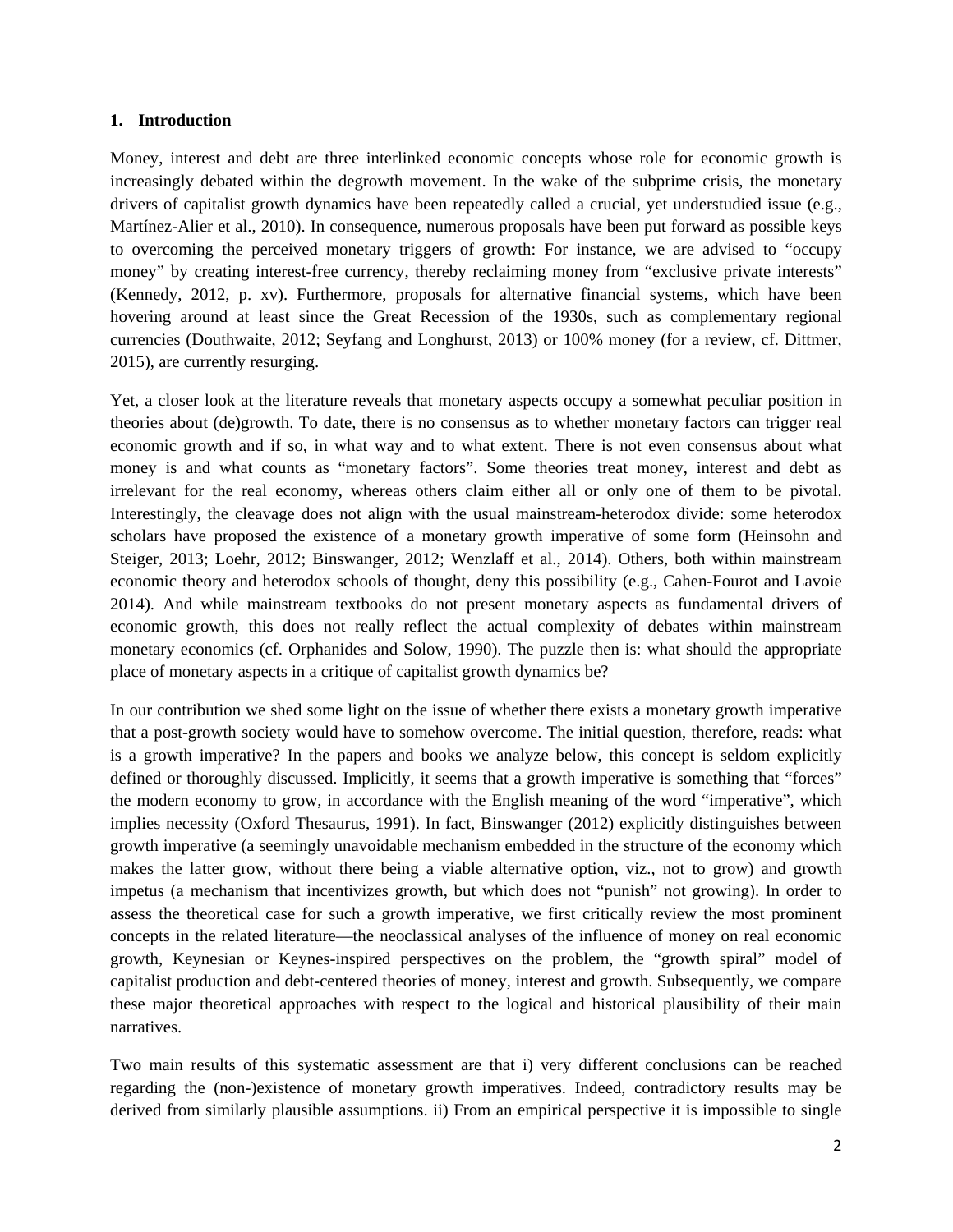out one theory as most convincing. Yet despite this diversity of plausible views, the analysis provides a strong "meta-result": the simplest propositions on the link between monetary variables and growth are, at the same time, the least compelling.

Against this background, we discuss the consequences for the current degrowth debate. In particular, the analysis casts doubt on the merits of proposals such as interest-free or debt-free money. Therefore, simple advice on the question which policy steers best towards a post-growth financial system remains elusive.

The remainder of this paper is organized as follows: In Section 2, we provide a systematic overview of theories on the money-growth nexus. Section 3 investigates how each of these theories is linked to specific narratives. In Section 4, we discuss the consequences of these analyses both for the degrowth movement and for further theory development.

# **2. Overview: do growth and degrowth theories include monetary aspects—if so, how? 2.1. Monetary aspects as (mostly) irrelevant**

*"Money has always been something of an embarrassment to economic theory. Everyone agrees that it is important; indeed, much of macroeconomic policy discussion makes no sense without reference to money. Yet, for the most part theory fails to provide a good account for it. Indeed, in the best developed model of a competitive economy—the Arrow-Debreu [1954] framework—there is no role for money at all. Rather than there being a medium of exchange, prices are quoted in terms of a fictitious unit of account, agents trade at those prices, and that is the end of the story."* (Banerjee and Maskin, 1996, p. 955)

Thus reads the opening paragraph of a paper delivering a "Walrasian theory of money". This quote also happens to nicely summarize the status of money in standard growth theory.

When money is considered in mainstream economic models at all, the starting point is usually to look at the functions money performs for economic agents. In particular, three functions are highlighted: money is supposed to serve as 1) medium of exchange, 2) store of value and 3) unit of account. The first function directly relates to the origins of money, as argued by, amongst others, Jones (1976), Kiyotaki and Wright ([1](#page-3-0)989), Banerjee and Maskin (1996) and Luo  $(1998)^1$ . Similarly, Baumol (1952) and Tobin (1956) focus on money as a "lubricant", that is, as a means to reduce the transaction costs of trading. Second, money can serve as a store of value. This function is highlighted in Samuelson's (1958) overlapping-generations model, in which money facilitates the reallocation of resources across generations. Third, money is used as a unit of account, that is, as a standard of measurement. For instance, Doepke and Schneider (2013) provide a model explaining money's role as a unit of account for future payments.

Particularly the first view of money as a medium of exchange sets the stage for the negligent treatment of money in specific theories of economic growth: it lends itself to justify the assumption that money is neutral—which means that nominal variables (i.e., those measured in monetary units) do not affect the real variables (i.e., those measured in physical units) that actually determine the economy. "This silence [of growth theory on money] is understandable because a basic theoretical paradigm focuses on the fundamental mechanisms of the growth process, whereas finance is like the lubrication that reduces friction and thereby enables the machinery to function" (Aghion and Howitt, 2009, p. 129). The presumed fundamental mechanisms, e.g., technological progress and its constitutive factors such as R&D and patent

<span id="page-3-0"></span><sup>&</sup>lt;sup>1</sup> Conversely, in his account of money's history, Davies (2002) identifies many more functions of money, ranging from economic to social. **.**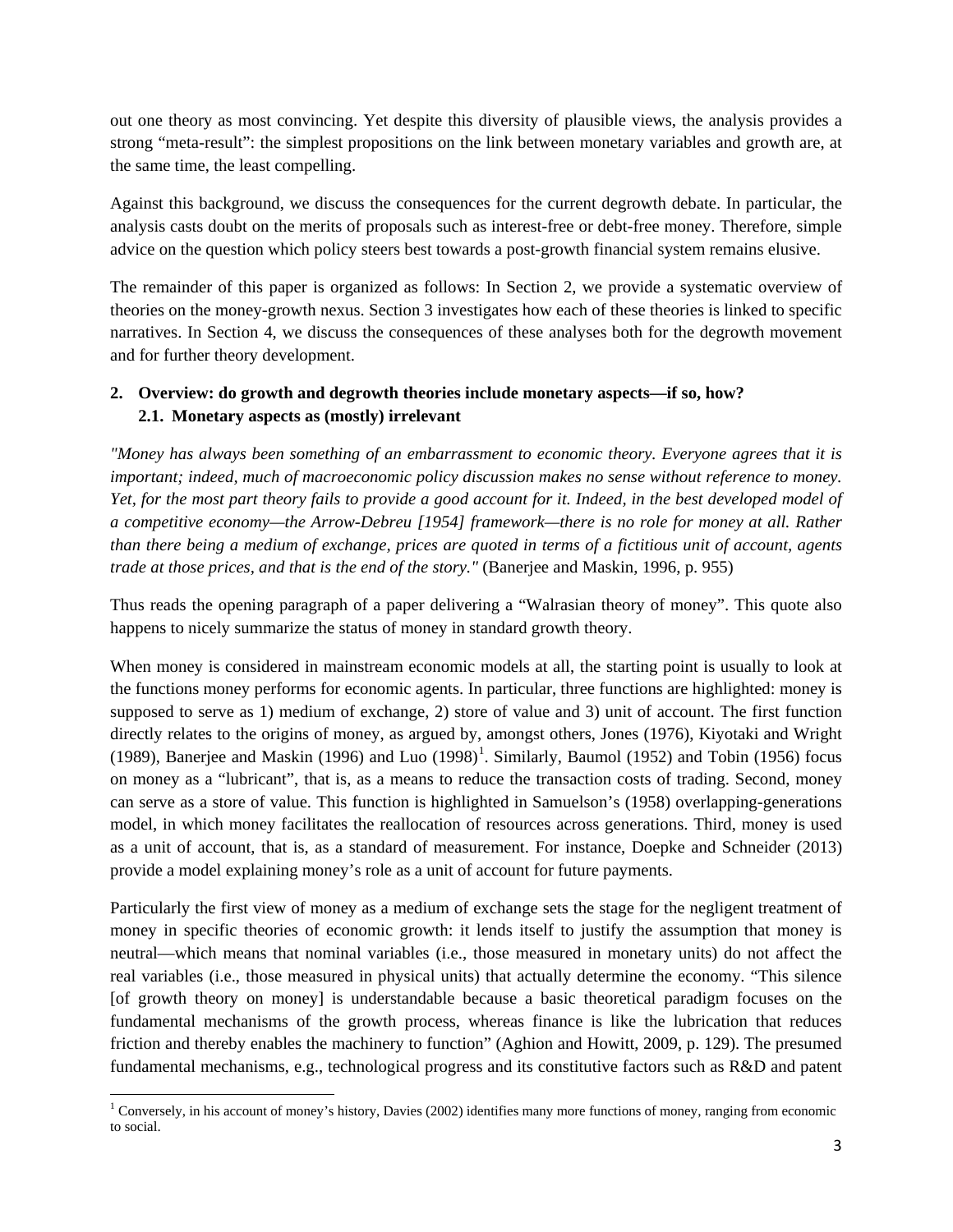laws, individual preferences and scarcity of resources (cf. Aghion and Howitt, 2009; Barro and Sala-i-Martin, 2004; Romer, 1990; Solow, 1956), are, crucially, regarded as long-term issues. That is, they determine the level of an economy's steady-state by directly affecting marginal productivity of capital. In the steady state, net investments are no longer relevant for growth because the depreciation rate has kept up with capital productivity.

In contrast, monetary aspects are considered as short-run phenomena, as possible frictions that may slow down or support economic processes along the growth-path towards the steady state. Money does not affect the final level of output. In other words, common wisdom among economists says that money is neutral in the long-run but not in the short-run (e.g., Mankiw, 2009, p. 684). More technically, neutrality of money is defined as follows: a one-time change in money supply does not alter the real variables of an economy and only affects the price level. In dynamic contexts, the stronger concept of super-neutrality becomes relevant, meaning that a change in the *growth rate of money supply* leaves real variables unaltered. In its strongest version, in what is also called the "classical dichotomy"<sup>[2](#page-4-0)</sup>, neutrality of money implies a complete separation of *nominal* and *real* variables.<sup>[3](#page-4-1)</sup> The dominant view, however, provides scope for monetary policy during short-run economic fluctuations and sees no role for money as a longterm explanatory variable.

At best, therefore, money appears as a supporting actor in theories of economic growth. Specifically, the latter have incorporated money mostly via two different ways: Sidrauski (1967) conceptualized money as a good that directly enters the utility function. In particular, he shows that under certain conditions on the utility function, money is super-neutral in the long run. Alternatively, there are the so-called "cash-in-advance" models<sup>[4](#page-4-2)</sup>, in which the medium-of-exchange function of money is made explicit (e.g., Lucas and Stokey, 1987). Of course, there are broad strands of literature refining these two approaches. Yet, what both have in common is that money is rather an add-on—a non-crucial variable that either supports or hampers other mechanisms perceived as more fundamental. So, money does not occupy a central role in explaining growth. Hence, Banerjee and Maskin's above-cited dictum still seems to be appropriate in that the "money is neutral in the long run"-conviction builds on a theoretical framework that has relegated money to a minor role *from the outset*.

Related to the mainstream's concept of money is its perspective on interest: interest is considered a real phenomenon, representing individuals' decisions how to allocate consumption over time. Specifically, standard growth theory models the interest rate as resulting from the decision of a representative individual whether to save or consume. The interest rate's role for growth can be described as follows: interest mediates between the individual's pure rate of time preference and the productivity of the capital stock. In case the capital stock's marginal productivity is zero (i.e., no growth), the interest rate just equals the pure rate of time preference (Fisher, 1930; Ramsey, 1928). However, in case the capital stock is growing "[it] takes a bigger interest rate to persuade the household to save than it does just to persuade it not to borrow" (Aghion and Howitt, 2009, p. 35): saving needs to be large enough to also cover net investments.

**.** 

<span id="page-4-0"></span> $<sup>2</sup>$  Already the classics considered money as neutral and quantity of money being regulated by production—see Marx's agreement</sup> on that issue with Adam Smith (Marx, 1872, pp. 129–30, n. 23).<br><sup>3</sup> It is, however, a unidirectional dichotomy: neutrality of money does not rule out the possibility that real variables affect nominal

<span id="page-4-1"></span>variables.

<span id="page-4-2"></span> $4$  In these models, it is assumed that money has to be held for a defined period of time before it can be spent. Their purpose is to include the costs of transferring wealth between assets (Orphanides and Solow, 1990).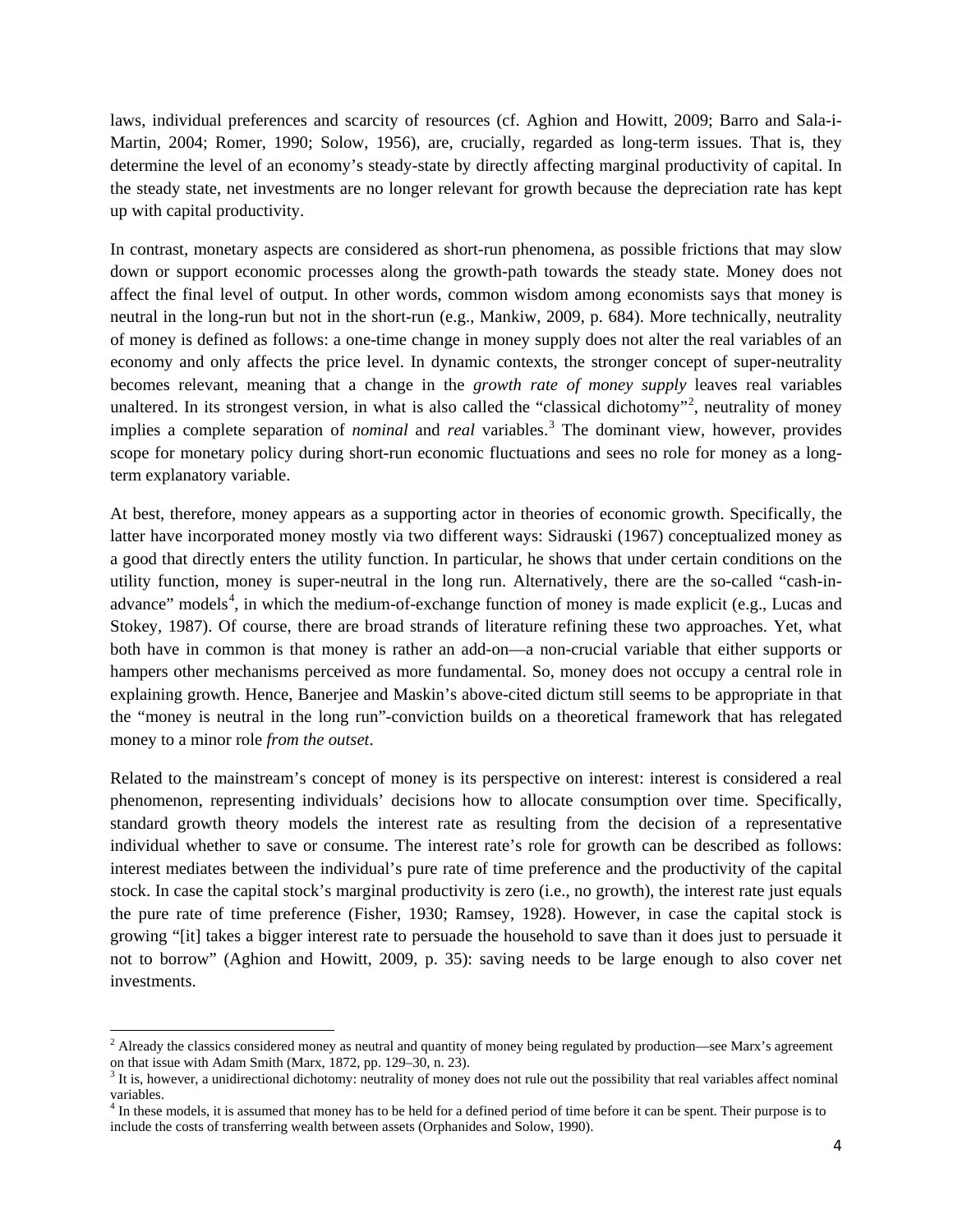Note the critical conceptual framing here: neoclassical economics sees interest and growth as independent of money. Both concepts are explained by certain characteristics of the capital stock (positive but diminishing returns on accumulation), individual preferences (saving vs. consuming) and technological progress as essential variables. Money is mostly irrelevant. Debt, a crucial category from other perspectives (cf. Section 2.3) is no relevant issue within the long-run money-growth nexus at all.

Growth analyses from several other paradigms and theories are largely "money-free" as well. Some of the key growth aspects analyzed in the literature are: quality of institutions (North, 1990; Olson, 1982), expansion of market logic (Callon, 1998; Polanyi, 1944), conspicuous consumption (Veblen, 1899), norms/values/cultural change (e.g., Weber, 1920). All of the above lines of thought do not regard money as key variable of growth dynamics.

However, the quintessence reproduced by most textbooks (e.g., Mankiw, 2009; Samuelson and Nordhaus, 2010), that money is not relevant for growth in the long run, strangely contrasts with its widely acknowledged relevance for short-term dynamics of real economy (Fischer, 1974; López-Villavicencio and Mignon, 2011; Orphanides and Solow, 1990). It furthermore critically depends on which assumptions are made concerning marginal productivity of capital, the characteristics of economic agents, the distribution of seigniorage, the saving rate etc. (Orphanides and Solow, 1990) Thus it is openly admitted that only , for those who can bring themselves to accept the single-consumer, infinite-horizon, maximization model as a reasonable approximation to economic life, superneutrality is a defensible presumption. All others have to be ready for a different outcome" (ibid, p. 225).

In the following, we present different strands of literature that partly include monetary aspects as main explanatory variables for economic growth. Some of these approaches prominently circulate within the degrowth-debate and, therefore, they will be analyzed in detail.

# **2.2. Money, interest rate and growth**

# *Keynes' liquidity preference theory of money and interest*

While in mainstream growth theory interest is always a real phenomenon, Keynes (1936) argued that it is primarily of monetary origin. He acknowledged that individual saving/consumption decisions may influence the interest rate, but he emphasized the individual's subsequent decision *in which form* to hold savings. Here, individual preferences to hold liquid assets are crucial—hence the term liquidity preference to denote the desire to hold cash rather than less liquid yet interest-bearing assets. Consequently, Keynes defined interest as "the reward for parting with liquidity for a specified period" (Keynes, 1936, p. 167).

This liquidity preference theory directly links interest to money: money is the most liquid asset. Liquidity is enables individuals to store wealth while retaining the ability to react to unforeseen events. In Keynes's words, "… the importance of money essentially follows from its being a link between the present and the future" (Keynes, 1936, p. 293). While Keynes's theory also refers to two further functions of money (transactions and speculation), it highlights uncertainty as an inherent feature of economic life and therefore stresses the precautionary aspect of holding money (Skidelsky, 2010). As individuals hold cash, they will always demand a minimum "reward for departing with liquidity". This minimum is called the "liquidity premium". It represents one of Keynes's central tenets in that the liquidity premium induces a lower bound on interest rates.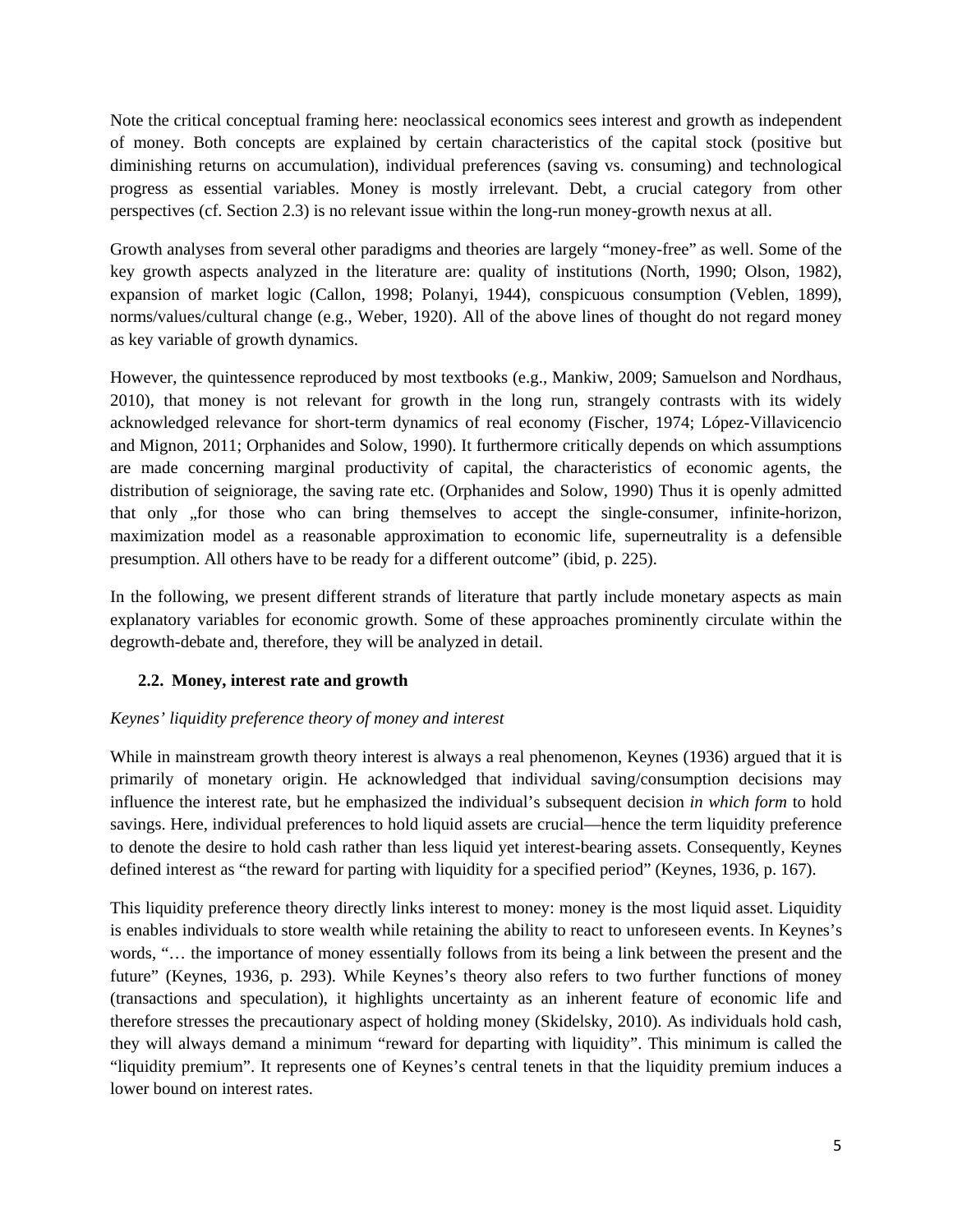Against this background, the question emerges how Keynes's theory links money, interest and growth. Keynes assumed a set of interdependent variables that determine growth, including monetary aspects. Hence, he rejected the classical dichotomy between real and nominal variables as a "false division. ... [For] as soon as we pass to the problem of what determines output and employment as a whole, we require the complete theory of a monetary economy" (Keynes, 1936, p. 293). Yet there are no simple causal links within this theory. For instance, the interest rate is only one among several growth determinants, which are "themselves complex and each is capable of being affected by prospective changes in the others" (Ibid, p. 184).

The fact that Keynes's (1936) general theory does not build on simple causalities but unfolds a rather complex set of interdependent variables may explain why his theory has been used to back up a diversity of at times contradicting perspectives on monetary aspects of growth. In the following, we will set out some arguments that are especially prominent within the degrowth discourse.

## *Positive interest rates as growth imperative? Some Keynes-influenced arguments*

Using different degrees of sophistication, several approaches eventually yield the same conclusion, namely that positive interest rates trigger an imperative for real economic growth. Loehr (2012) combines Keynes's liquidity preference theory with the Golden Rule of capital accumulation (Phelps, 1961) from mainstream growth theory. Within the latter, the real interest rate equals the rate of capital stock's productivity: a positive real interest rate means that capital is scarce and investments are profitable—the capital stock grows. In other words, zero growth is not possible as long as there is a positive interest rate. But if the interest rate "is always significantly higher than 0, due to the liquidity premium of money" (Loehr, 2012, p. 232), the economy continuously grows. Thus, the interest rate yields a monetary growth imperative. This perspective depicts the liquidity premium as a threshold that reverses causal relations: above the threshold, the productivity of the (real) capital stock determines the monetary interest rate, below the threshold the monetary interest rate determines the real interest rate and the rate of capital accumulation (Huth, 2002).

Freydorf et al. (2012) and Wenzlaff et al. (2014) argue that the existence of positive interest rates alone is not sufficient to beget a growth imperative. Crucial is how creditors use the income they receive in the form of interest payments from debtors: if creditors fully consume their interest income, thereby reinjecting it into the economy, a stable cycle without growth may endure. So, positive interest rates as such do not necessarily yield permanent growth. However, if creditors tend to hoard their income rather than to consume it, money is drawn from the cyclical interrelation of debtors, banks and creditors. In consequence, economic dynamics will eventually come to a standstill unless new money is fed into the economy. Pointing to the behavioral characteristics highlighted by Keynes (marginal propensity to consume decreases with income; liquidity preference leads to hoarding), Freydorf et al. (2012) and Wenzlaff et al. (2014) argue that the required spending behavior by creditors is rather unlikely. Accordingly, new money must be continuously injected into the economy so as to sustain the flow of economic relations. This nominal monetary growth, in turn, needs to be underpinned by real growth if financial crashes are to be avoided.

In complete contrast to the above theories, the Post-Keynesian tradition of Lavoie (1984) argues against anything that could resemble a monetary growth imperative. Their perspective is decidedly heterodox in that it "rejects any formulation of neoclassical general equilibrium" (ibid, p. 772). Following their theory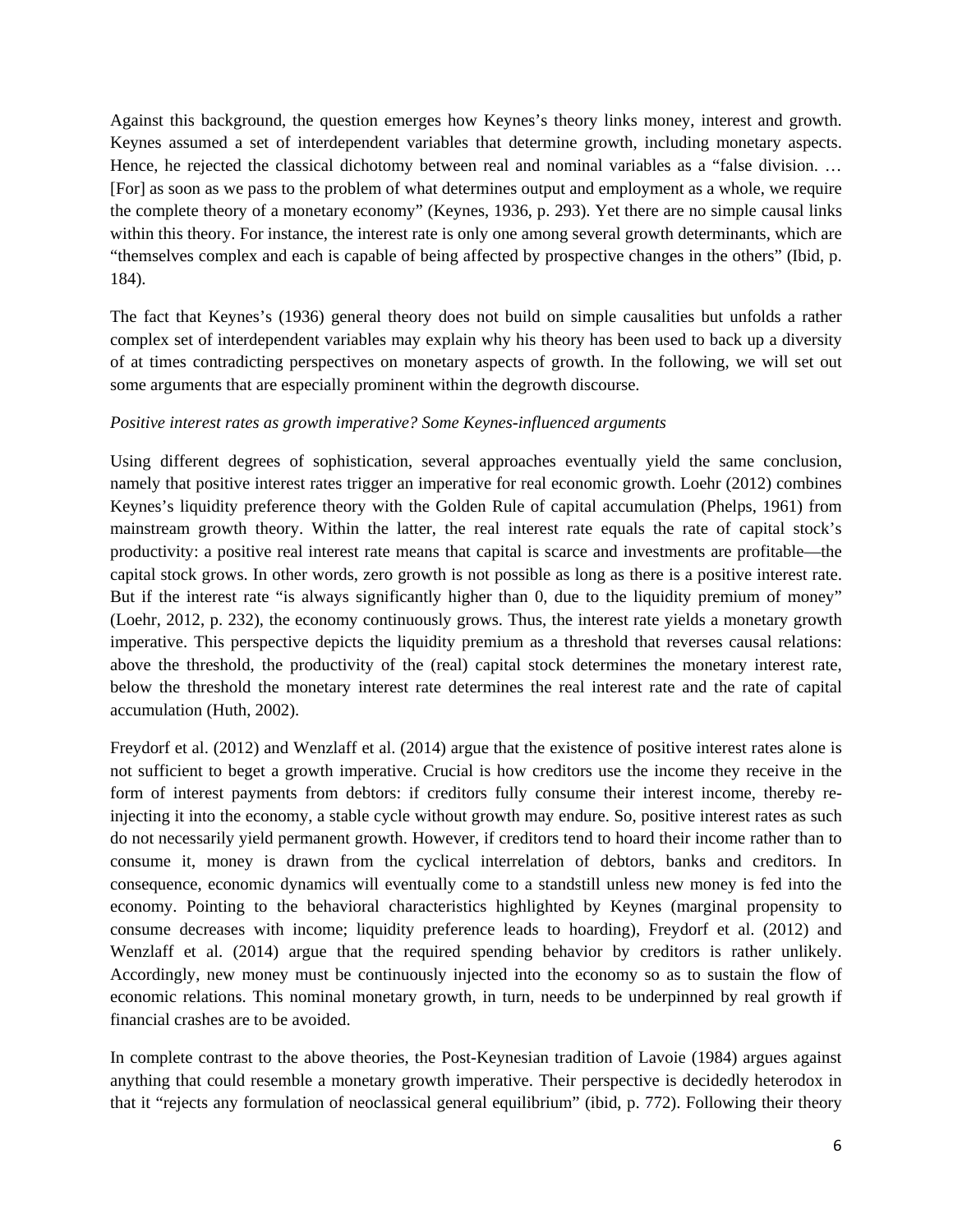of endogenous money, the latter is to be understood as the flow of credit from banks to entrepreneurs: "Money is introduced into the economy through the productive activities of the firms, as these activities generate income. There can be no money without production" (ibid, p. 774). For our purposes, the theory's crucial aspect is that it says that money is not a *stock* (in the sense of being exogenously injected into the economy by central banks), but a *flow*. In consequence, interest payments (=flows) are very well compatible with situations of non-changing debts (=*stocks*). The above reasoning by Loehr (2012) and others thus needs to be dismissed on grounds of confusing flows and stocks (Cahen-Fourot, 2014): positive interest rates do not rule out a non-growing economy. Interestingly, this Post-Keynesian perspective, while starting from a heterodox position, agrees with mainstream growth theory on one crucial issue: the growth of the economy determines the money supply, not the other way round!

#### *Positive interest rates as growth imperative—the easy way*

Within the degrowth debate, one can also encounter rather simplistic arguments positing an interestrelated growth imperative, which mostly rely on plausibility arguments. For example, Kennedy (2012) offers the following explanation: 1) households or firms that are indebted need not only to pay back the sum they borrowed but also interest; 2) overall money supply needs to grow accordingly; 3) if bubbles and financial crises are to be averted, real economic growth must follow. Similar statements often coincide with references to the work of Frederick Soddy (Soddy, 1934; see Daly, 1996), who famously considered "debt money" an evil, and involve concepts like "usurious interest", believed to be the source of all evil in modern times (Kuzminski, 2013). This argument's quintessence is that "the way money is created, bearing interest—so that debts have to be paid back in a way that demands unsupportable infinite growth—is a built-in driver of unsustainability in the economic system" (Boyle and Simms, 2009, p. 90).

## **2.3. Heterodox approaches: "growth spiral" and the neglected role of debt**

#### *The money-induced growth spiral*

**.** 

In addition to the mainstream and Keynes-inspired analyses, there exist a number of heterodox approaches to the problem. One prominent example is Binswanger's  $(2012, 2006)$  "growth spiral" theory<sup>[5](#page-7-0)</sup>. Binswanger's starting point is a critique of neoclassical economics' treatment of money, which is imposed over a barter-like economy (the Walrasian general equilibrium theory; see above). While drawing upon the work of Keynes, he offers a different perspective on the role of money in the economy. According to Binswanger, fiat money was the necessary condition for the uptake of modern, steadily-growing economy in the late  $18<sup>th</sup>$  and early  $19<sup>th</sup>$  centuries, which continues to date. He emphasizes money's role as a means of payment and focuses on the role of credit as advance money needed to produce in an economy based on specialization (he calls money a promoting factor of production). In his production model, a firm needs advance money to make an investment, i.e., to produce in one period what will be sold on the market in the next period<sup>[6](#page-7-1)</sup>. This advance money can be provided either by owners of the firm (its shareholders) and/or by external finance (bank credits). As it is scarce, advance money has a price—interest in the case of credits and dividends in the case of shares. This means that the firm has to generate enough profit to

<span id="page-7-0"></span> $<sup>5</sup>$  An astonishingly similar argument can be found in Hixson (1991). Both authors seem, however, to have been unaware of each</sup> other's work. Also, Douthwaite's (1999) argumentation exhibits significant commonalities with Binswanger's and Hixson's.<br><sup>6</sup> Ironically, even though Binswanger's starting point is a critique of neoclassical economics for u

<span id="page-7-1"></span>economy and he claims that his model shows why money is important, this is not necessarily the case. In fact, in the simple one production facility-one household model, there is no need for money at all, as the provision of factors of production in advance could well be based on a contract, in which the later supply of produced goods would be guaranteed. We are thankful to Christian Klassert for pointing this out to us.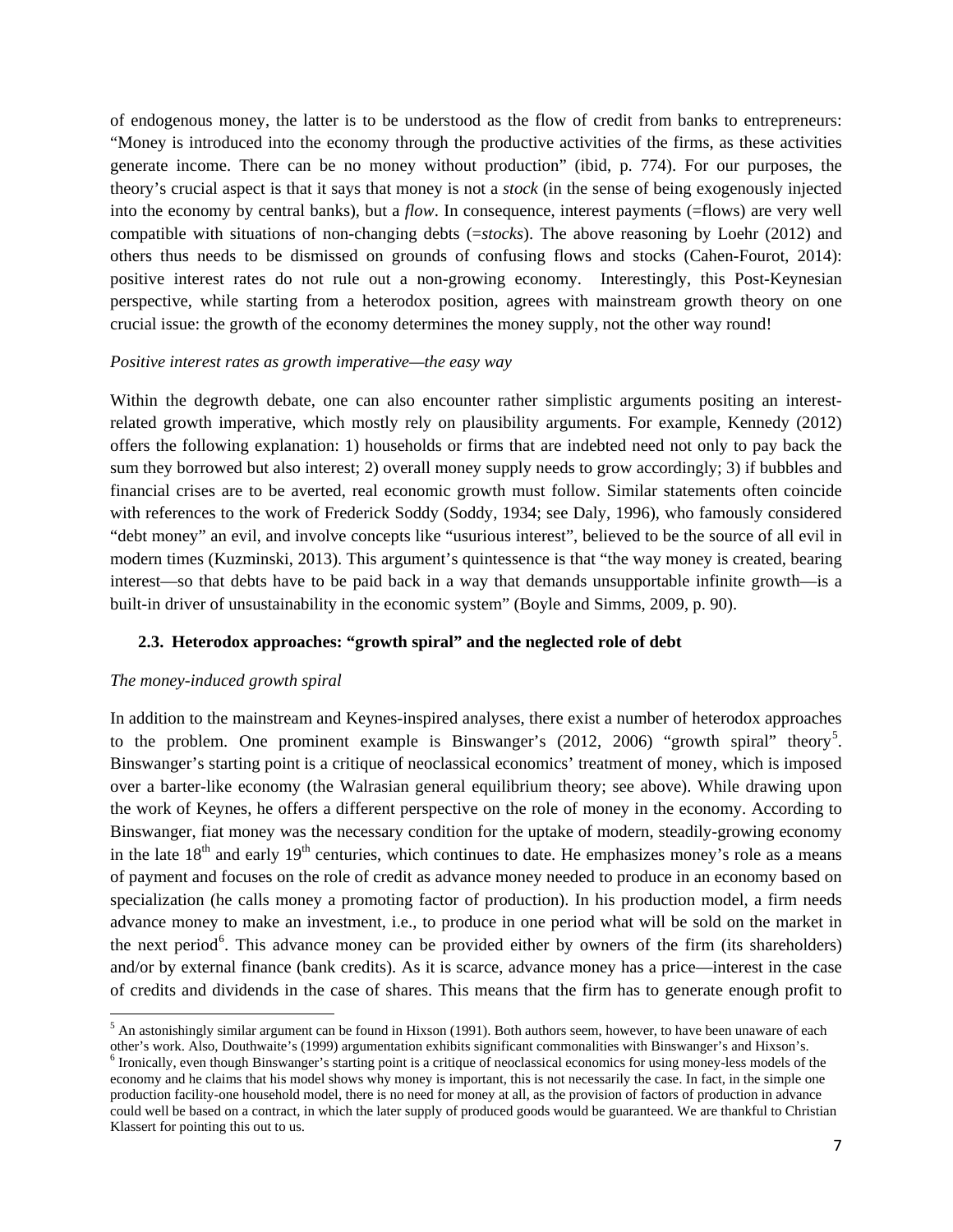remunerate its shareholders and creditors. However, in the aggregate, there is only as much money in the system as was injected by firms when they bought factors of production: In Binswanger's model, firms are also indirect creators of purchasing power for their own products.

Thus, profits are not possible unless firms invest at least as much as their production from the preceding period is worth (including profits), an idea which can be traced back to the writings of numerous scholars, from David Hume to Thorstein Veblen, John Maynard Keynes, Joan Robinson and Kenneth Boulding (Hixson, 1991). In accordance with psychological research (Lindgren, 1991), Binswanger assumes that the owners of the factors of production accept money based on a value fiction—they believe that they will be able to soon buy tangible goods for that money (see also Hixson, 1991, p. 48). Of course, households also might use the interest income of banks to pay for the value added by the firm. But the argument has been made that banks have to keep a portion of their interest income as reserves to be able to expand credit in the future (Binswanger, 2009; Freydorf et al., 2012; Wenzlaff et al., 2014). Thus, as a consequence of the need to create demand for its own products and the alleged need of banks to keep some of its profits away from circulation, the firm is forced to demand more advance money in every period. As new credit-money again requires profit to enable the firms to pay back interest, this mechanism constitutes a growth imperative. Furthermore, according to Binswanger (and Hixson), this growth imperative makes the task of stabilizing the economy impossible: any attempt not to grow would in his model lead to a downward spiral, which would reduce the standard of living to the level of a subsistence or "Robinson Crusoe economy"<sup>[7](#page-8-0)</sup>.

## *Debt as growth imperative*

Another heterodox view on the role of money in a modern growth-economy focuses on its characteristic as debt (Malik, 1998). Two major proponents of this approach are Heinsohn and Steiger (2013, 1996). Quite similar to Binswanger, Heinsohn and Steiger's theory starts by rejecting neoclassical analysis regarding the function and subsequently the status of money in modern societies. Acknowledging references to Keynes are another parallel. However, in the eyes of the authors, Keynes did not go far enough to unveil the true nature of money and thus its effects in modern economies. According to Heinsohn and Steiger, money is a key driver of growth. The way it works cannot be understood by models resting on the usual assumptions that money reduces transaction costs, stores wealth or satisfies precautionary motives. Rather, its essential features are its superior divisibility and its link to property rights. The second aspect relates to the assumption that money exists only in the form of debt, which requires property as security. Money therefore can exist only in a society with well-defined property-rights and with the right to burden and hypothecate property as the key aspect. Interest paid on credit compensates the creditor (bank) for having her property (reserves) "blocked" in a sense that this property cannot provide a security for loans to the creditor herself.

How does this analysis of money relate to economic growth in real terms? Heinsohn and Steiger (2013) point to the fact that each production process starts with a firm asking a bank for a credit. Several aspects of the money-based credit transactions in societies with comprehensive property rights are important here: First, the repayment of credit inevitably includes interest payment. Second, as the precise settlement of debts in most cases requires a perfectly divisible good in order to meet the exact amount of credit plus

<span id="page-8-0"></span> $^7$  A formal model showing the workings of the "growth spiral" can be found in a recent publication of Binswanger's son (Binswanger, 2009, p. 724): "A continuous credit expansion enables a continuous increase in aggregate spending, which in turn results in profits and, as long as firms operate successfully, continuous growth".  $\overline{\phantom{a}}$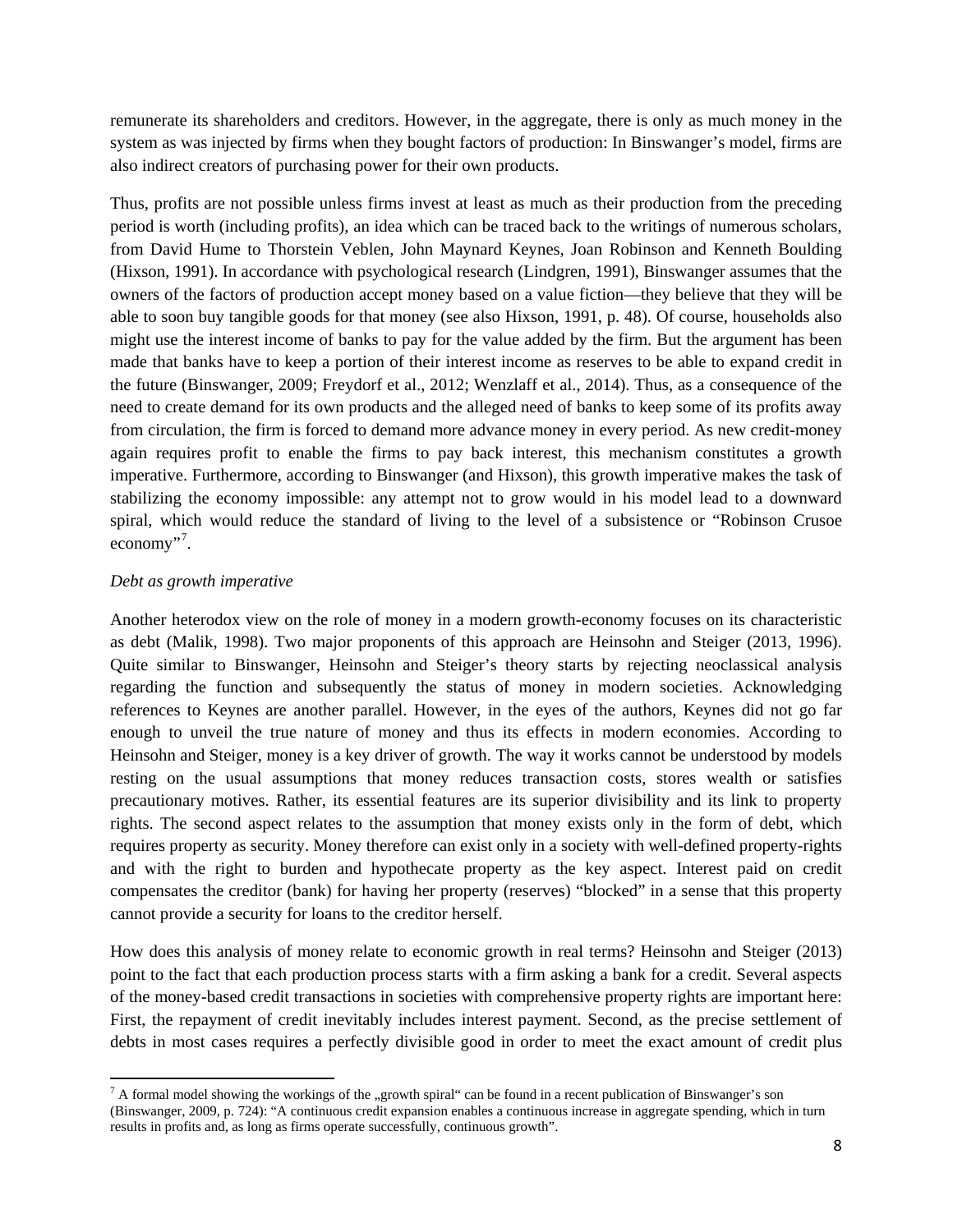interest, the repayment can only be realized in deposit money. This viewpoint corresponds to the historical analysis of Graeber (2012), who emphasizes that the invention of money has been both prerequisite for and origin of a debt-based economy. The reason is not that money lowers transaction costs but its precision regarding the settlement of debts. Thus our contemporary economy not only benefits from money but rather essentially requires it (Heinsohn and Steiger, 2013). Third, as credits have to be repaid together with interest, the aggregate output of all firms is forced to grow in order for them to be able to pay the interest. Note the crucial turn in the microeconomic reasoning here: Firms do not grow because they want to increase profit (which may be a nice side-effect) but because interest payment requires them to do so: "Neoclassical ideas like sacrificing consumption, which can be used to accumulate real capital or to increase productivity by accumulation of human capital, conveys the idyll of voluntariness not existing in a property-based economy" (Heinsohn and Steiger, 1996, p. 363). This argument resembles Binswanger's (2012) distinction between growth imperative and growth impetus. Finally, with interest being interpreted as a phenomenon of property-rights, growth dynamics start only given a sufficient amount of correspondingly defined property, which, according to the authors, explains the absence of growth in tribal and feudal societies. De Soto's work (2000) on missing property rights as a major cause of economic underdevelopment can be read as contemporary support for Heinsohn's und Steigers' thesis, which has also gained some attention from New Institutional Economics (Erlei et al., 2007, pp. 297–299).

#### **3. Comparison of money-growth nexus theories**

#### **3.1. Of models and myths**

In the following, we need to make sense of the wide array of approaches presented in the last Section. Some approaches assert that monetary variables crucially influence economic growth, others deny this possibility. Interestingly, the cleavage does not exclusively run along the mainstream-heterodox divide. While standard textbooks quickly declare monetary aspects as irrelevant and relegate them to the realm of short-term business cycles, pertinent scholarly discussions are much more nuanced. It is no surprise, then, when a mainstream literature review concludes:

*""My main conclusion is that equally plausible models yield fundamentally different results", wrote Jerome Stein in the introduction of his 1970 survey of monetary growth theory. Two decades later, all we have is more reasons for reaching the same conclusion."* (Orphanides and Solow, 1990, p. 224)

This view seems all the more appropriate if heterodox approaches are considered as well. In particular, Keynes-influenced perspectives exhibit the whole range of growth-money relations: the Post-Keynesian endogenous money framework holds that no monetary growth imperative exists whereas other Keynesinfluenced scholars claim it does or that this is at least probable.

One might say that we have to do here with myths (Holling et al., 2002) or, more neutrally, narratives. These are generalized descriptions of reality, which are not necessarily wrong, yet they do not reflect the whole "truth" of the matter. The danger of such narratives is that they might make us blind to the actual complexity of the real world—they are models, and models always have a limited domain (Musgrave, 1981). Ignoring this limitation might lead to what Taleb (2010) calls the "narrative fallacy", a tendency to impose patterns and relationships where there are none, at least given our limited set of available information and understanding. Put bluntly, "mere absence of nonsense may not be sufficient to make something true" (Taleb, 2010, p. 72).

In a very stylized way, Table 1 displays the different approaches presented in the last section. In order to provide an accessible overview, Table 1 is not an all-encompassing list of theories; it rather contrasts the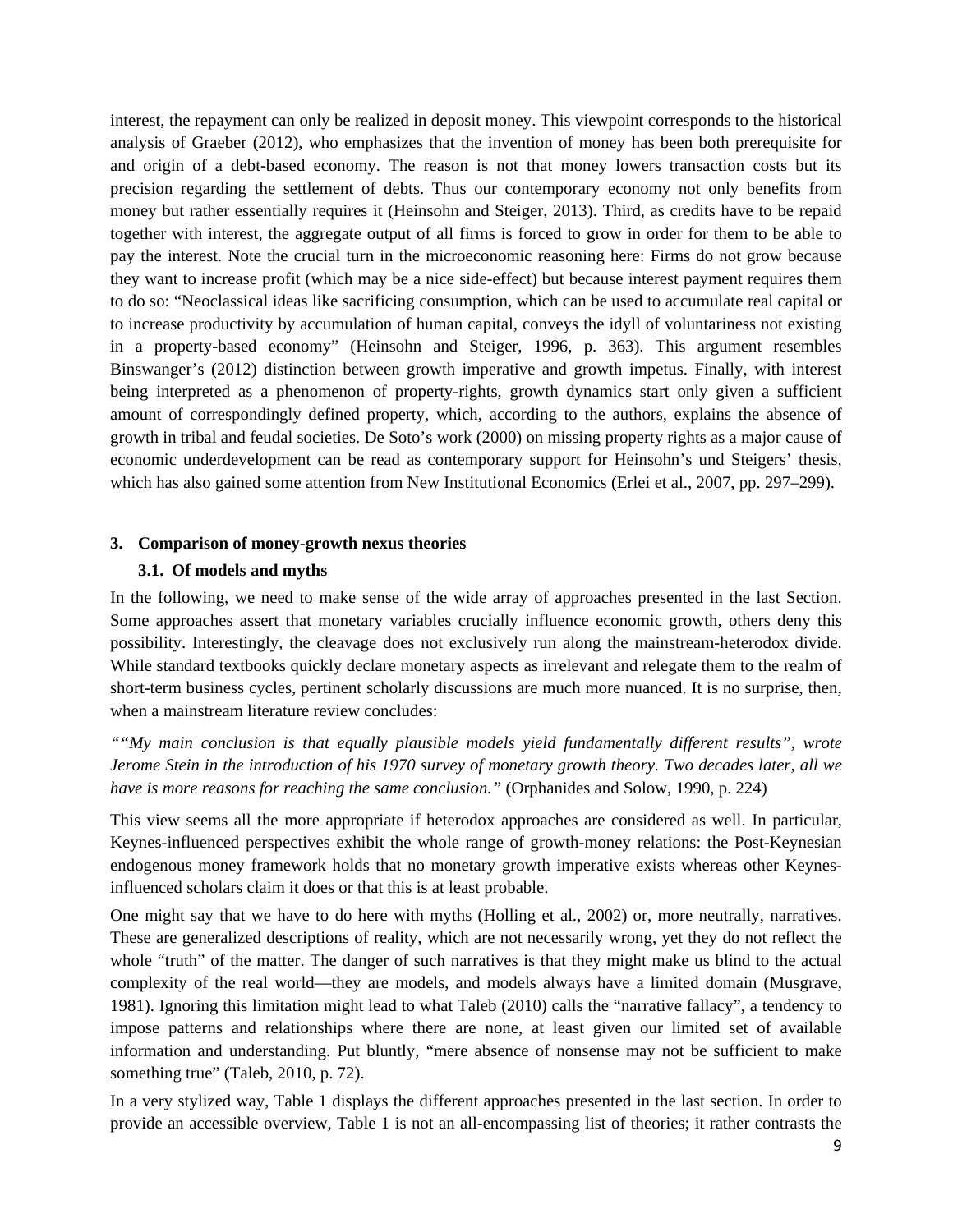economic textbook version of the irrelevance of monetary variables with the most prominent versions of monetary growth imperative hypotheses.

Despite the wide variety of approaches, they exhibit the following features common to many theories in social science:

- They deductively analyze relations between specific monetary aspects and economic growth. While the inductive formation of theories from case studies runs the risk of failing to grasp overarching patterns due to empirical complexity, these purely deductive approaches risk to neglect the diversity and nuances of social reality.
- More specifically, the approaches tend to 1) abstract from allegedly irrelevant aspects for the sake of keeping the model manageable—aspects which nevertheless may play a significant role in reality; 2) they operate with causal links, which are socially contingent and thus plausible in some settings but not necessarily valid in others.
- As a result, these theories rely on and promote distinct myths—in the colloquial sense of catchy stories that may or may not be true. These myths are closely entwined with the deductive model approaches: their specific analytical settings are to be rendered plausible and relevant via these story lines. In the end, this manufactured plausibility and the internal logical consistence, sometimes along with the formal elegance of a model may make us blind to deviant facts or alternative intuitions regarding the empirically elusive nature of the phenomena in question.

While not methodologically harmful per se, these issues spell trouble if the myths disconnect from the modeling exercise. For instance, it seems perfectly legitimate to ignore monetary variables if the main analytical interest lies in deriving the conditions for technological progress as a determinant of growth. Yet this often comes with the notion of money as a lubricant, *essentially* neutral for matters of growth. And this is where it gets problematic: the justification for a specific modeling approach acquires a life of its own. No longer is money considered neutral *within the specific model setting only,* but *inherently* neutral. Standard growth theory continuously nurtures this myth—all the while, it is well-known that the formal proof behind the (long-run) neutrality-proposition can hardly be squared with reality (Orphanides and Solow, 1990, p. 225).

In the following, we point out that each of the respective myths, while possibly containing some truth, is limited. The narratives should not mislead us to commit the fallacy of trying to reduce complex growth dynamics to one single issue.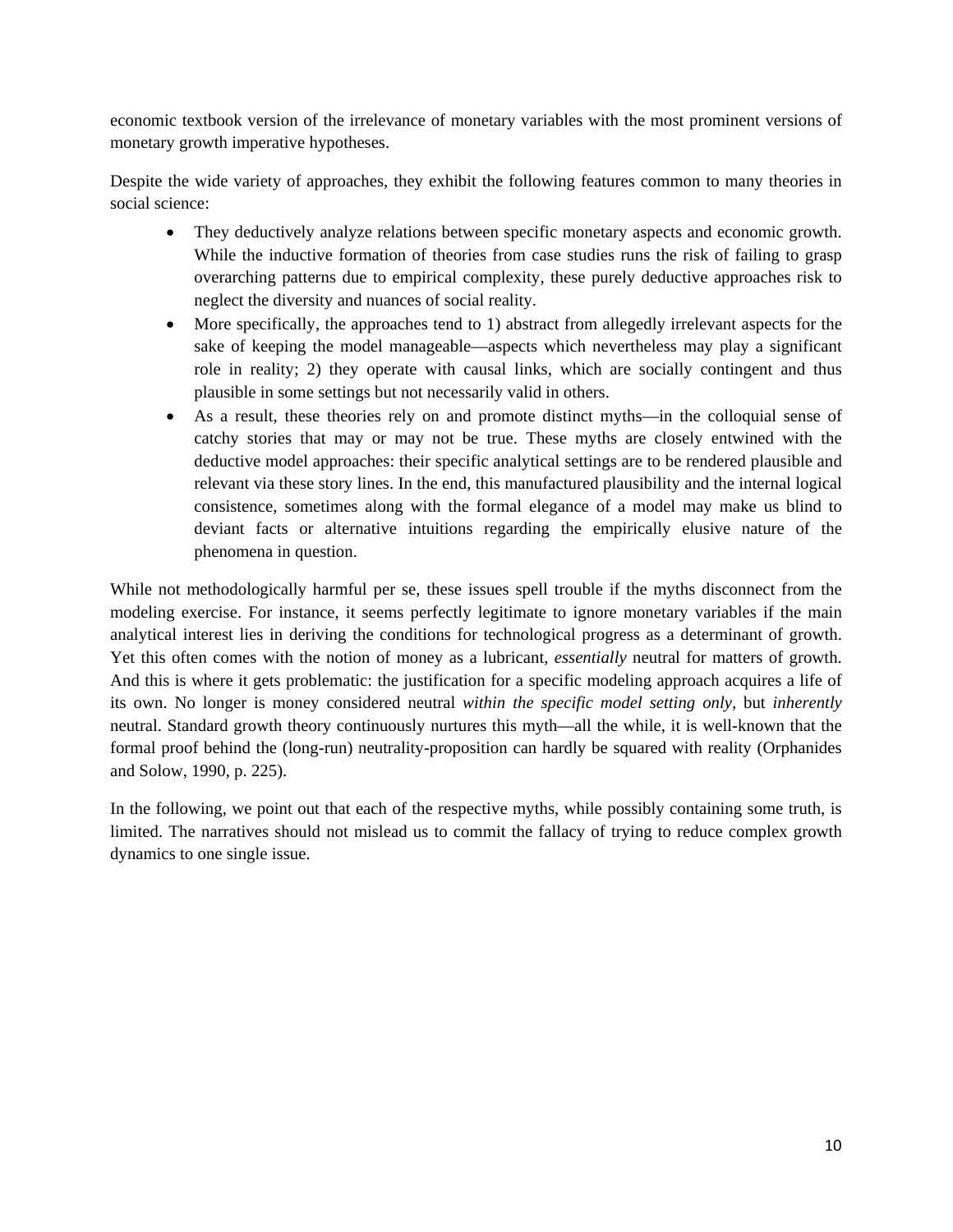| Table 1 Overview of selected conceptual frameworks from the money-growth nexus literature |  |  |
|-------------------------------------------------------------------------------------------|--|--|
|-------------------------------------------------------------------------------------------|--|--|

|                                                               |                           | <b>Standard growth</b>                                                                                     | Loehr                                                                            | Wenzlaff et al.                                                  | <b>Binswanger/Hixson</b>                                                                              | Heinsohn/Steiger                                                                    |
|---------------------------------------------------------------|---------------------------|------------------------------------------------------------------------------------------------------------|----------------------------------------------------------------------------------|------------------------------------------------------------------|-------------------------------------------------------------------------------------------------------|-------------------------------------------------------------------------------------|
|                                                               |                           | theory                                                                                                     |                                                                                  |                                                                  |                                                                                                       |                                                                                     |
| Theoretical approach /<br>background                          |                           | Based either on Solow<br>$(1957)$ or on<br>endogenous growth<br>theory                                     | Combines neoclassical<br>and Keynesian<br>assumptions                            | (Post-)Keynesian<br>perspective                                  | Idiosyncratic                                                                                         | Idiosyncratic (similar to<br><b>New Institutional</b><br>Economics)                 |
| <b>Perspective</b><br>on interest                             | <b>Function</b>           | Mediates between<br>productivity of the<br>capital stock and<br>consumers' pure rate of<br>time preference | Equilibrates demand for<br>and supply of cash<br>(Keynes 1936)                   | Equilibrates demand for<br>and supply of cash<br>(Keynes 1936)   | Signalizes scarcity of<br>credit (being its price)                                                    | Compensation for<br>departing with property<br>premium during credit<br>transaction |
|                                                               | <b>Role for</b><br>growth | Interest resulting from<br>growth (Ramsey-<br>Irving), not the other<br>way around                         | Rules out zero growth<br>within the standard<br>framework                        | Growth imperative if<br>interest income not fully<br>re-injected | Part of the growth<br>imperative                                                                      | Growth imperative<br>along with pursuit of<br>profit                                |
| <b>Perspective</b><br>on money                                | <b>Function</b>           | medium of<br>$\bullet$<br>exchange<br>store of value<br>unit of account                                    | transactions<br>$\bullet$<br>precaution<br>$\bullet$<br>speculation<br>$\bullet$ | transactions<br>precaution<br>speculation                        | medium of<br>$\bullet$<br>exchange (central to<br>explain money)<br>store of value<br>unit of account | Precise debt settlement                                                             |
|                                                               | <b>Role</b> for<br>growth | No long-term impact:<br>Money is neutral in the<br>long run                                                | N.a.                                                                             | N.a.                                                             | Real impact due to<br>money illusion; fiat<br>money made growth<br>possible in the first<br>place     | Real long-term impact:<br>monetary interest $=$<br>growth imperative                |
| <b>Steady state feasible</b><br>within the current<br>system? |                           | Yes                                                                                                        | N <sub>o</sub>                                                                   | Probably not                                                     | N <sub>o</sub>                                                                                        | No                                                                                  |
| <b>Basic myth</b>                                             |                           | Money is a neutral<br>medium of exchange                                                                   | Liquidity premium is a<br>timeless fact                                          | Money is scarce                                                  |                                                                                                       | Money is linked to<br><i>property rights</i>                                        |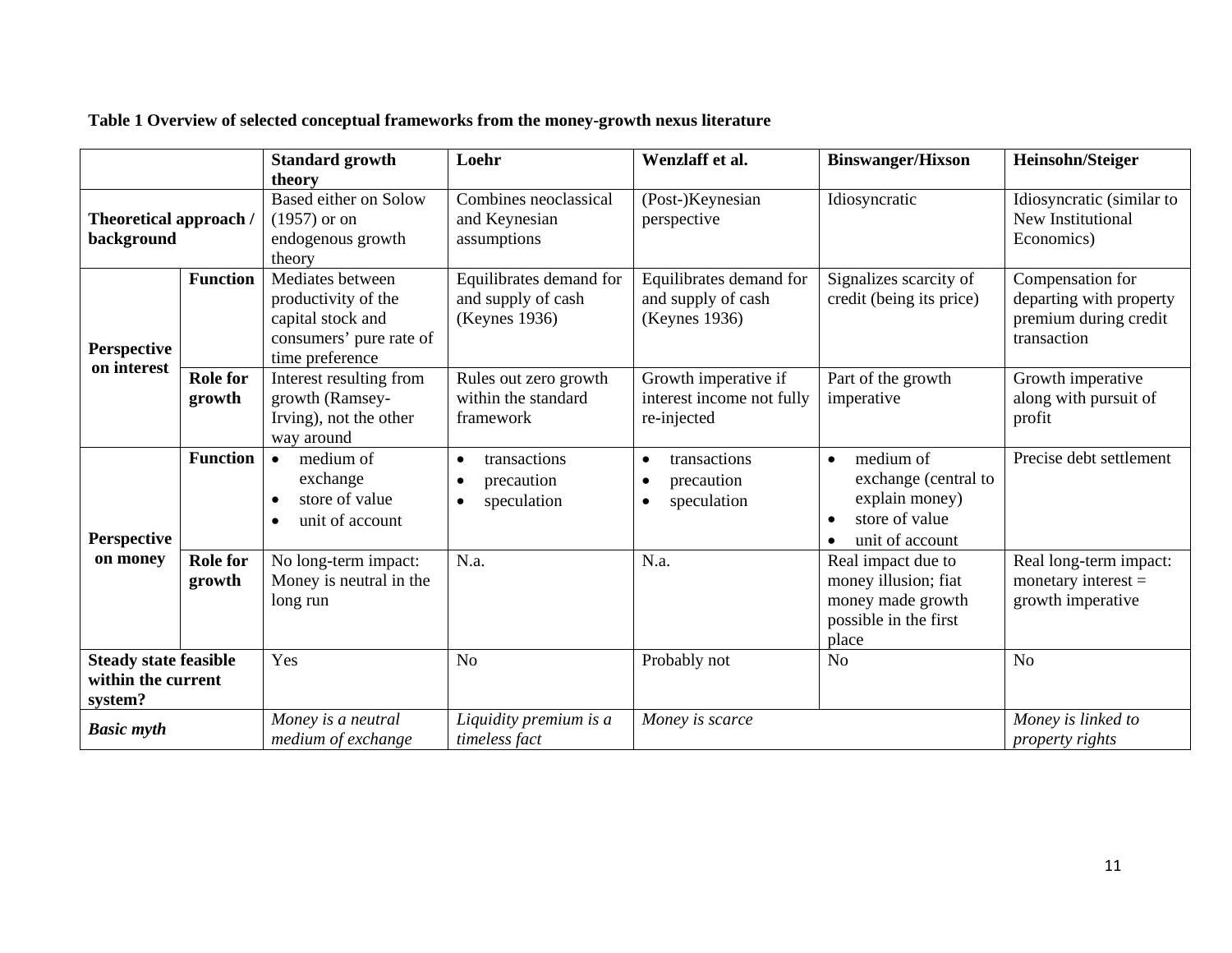## **3.2. Narrative limits**

#### *"Money is a neutral medium of exchange"*

The economic textbook story of how money solves the difficulties of barter economies is one prime example of a myth—it has some truth to it, in that complex patterns of trade are unimaginable without the transaction-cost reducing function of money as a medium of exchange, yet it is very limited in scope. The medium-of-exchange narrative is flatly wrong if understood as an historical hypothesis about the emergence of money (e.g., Luo, 1998). Historical and anthropological evidence clearly demonstrates that money has originated within manifold religious, political and economic practices (e.g., Davies, 2002; Graeber, 2012). Humans have used an enormous variety of objects—among them, for instance, "…salt, thimbles, umiaks, vodka…" (Davies, 2002, p. 27)—to manage their social relations, whether it be settling feuds, arranging marriages or worshipping gods. Meanwhile, these objects evolved into some sort of (commodity) money.

This is more than a matter of historical correctness. The medium-of-exchange narrative justifies the perspective of money as a lubricant without impact on real economic variables. Yet fundamental doubts about this neutrality assumption are warranted if one acknowledges the overwhelming evidence: money is and has always been a social institution. So what is growth theory missing? For instance, people regularly succumb to "money illusion"; that is, they base their decisions on nominal/monetary values rather than real variables, which entails "significant implications for economic theory" (Shafir et al., 1997, p. 341; see also Akerlof and Shiller, 2009, chap. 4). Again, this does *not* rule out assuming long-run neutrality in particular model settings, but it does preclude treating money as a neutral lubricant, regardless of the specific context.

## *"Money is scarce"*

The arguments of Binswanger (2012), Binswanger (2009), Douthwaite (1999), Hixson (1991), Freydorf et al. (2012) and Wenzlaff et al. (2014) are closely related to each other and might be summarized under the narrative proposing that "money is scarce". The growth imperative they all identify is related to the idea that there is not enough money in the market system to make profitable production possible in the aggregate—unless firms invest in every period, whereby the investments are effectively needed to "finance" the consumption of production from the preceding period. However, this analysis is based on a number of possibly problematic assumptions and corollaries: as already pointed out, Binswanger's model does not seem to necessitate the existence of money in the first place; corporations finance a large fraction of their capital investments from retained earnings, while external financing accounts for less than a quarter of all capital expenditures in U.S. corporations at least (Berk and DeMarzo, 2014; Leary and Roberts, 2010); it is not entirely clear why interest income should be retained for any purpose in a stationary economy, as there would be no need for *growing* reserves to *expand* credit volume in the aggregate (see Section 2.3 for description of the relevant model); furthermore, credit-financed purchases of factors of production are not the only source of money in the system, as assumed in the Binswanger and related models—consumption credits could potentially close the alleged "demand gap", even if the latter were to exist in the first place. Thus, while appealing *prima facie*, the "money is scarce" arguments draw much of their power from a rather questionable narrative.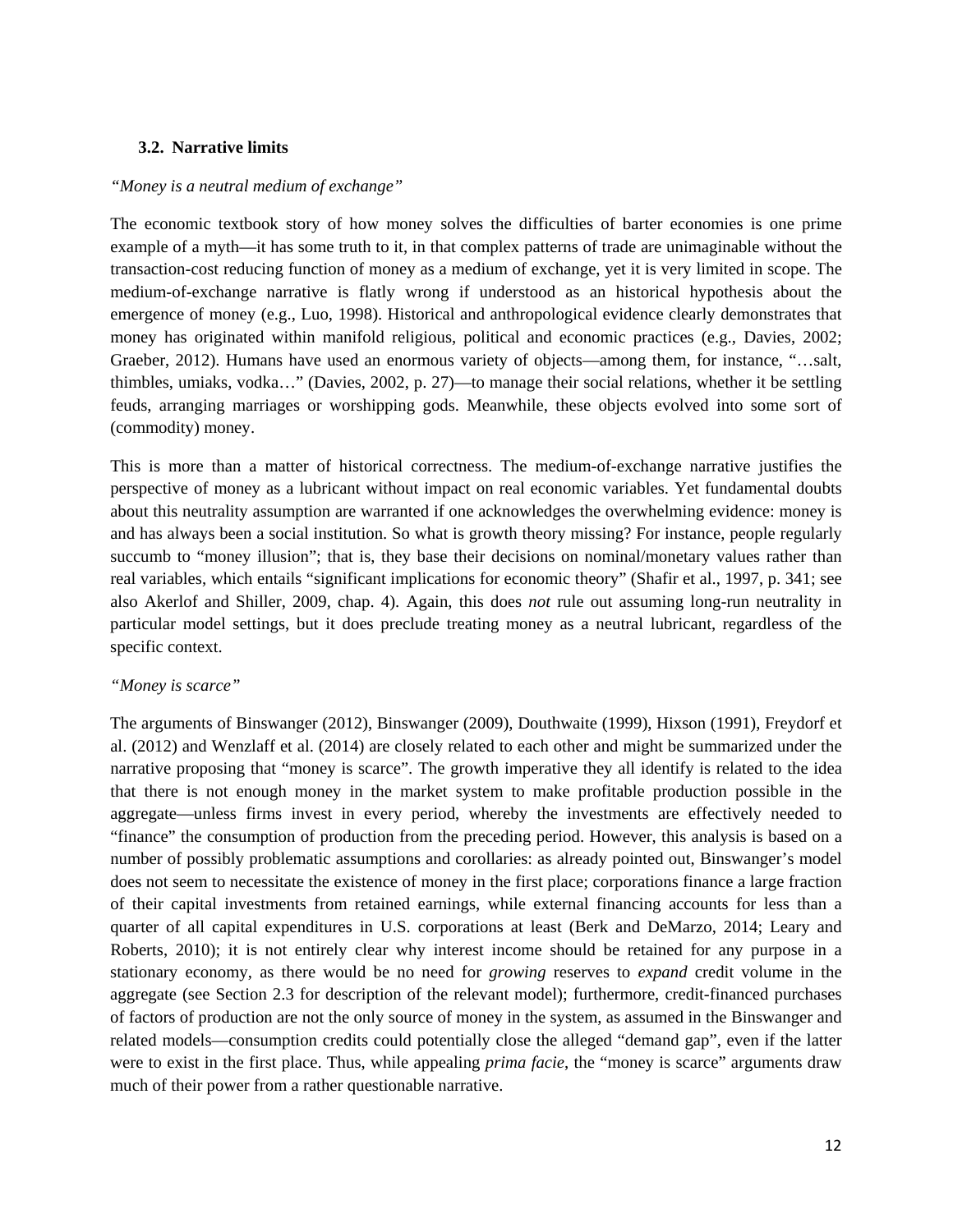#### *"The liquidity premium is a timeless fact"*

Loehr (2012) aims to analyze whether economies would (need to) grow even if other drivers of growth such as technological progress could be ruled out. Thus, Loehr wants to distill a monetary growth imperative independent of the political imperative to prevent unemployment in times of productivity rises. Indeed, Loehr (2012, p. 233) maintains that "even under the preconditions of cultural change, zero growth is not possible as long as a positive interest rate exists". While Loehr's objective is analytically laudable and although he concedes that the "explanatory power" of his model is "certainly limited" (ibid, p. 234), the paper nurtures a myth about the origin of the interest rate.

The narrative concerns the liquidity premium as origin of positive interest rates. Loehr's claim that even under cultural change, the liquidity premium might prevent the transition to a sustainable, non-growing economy, misses the crucial point: the desired cultural change (humans prefer leisure and community over material wealth) would transform economic relations in a way that might entirely change the meaning of interest. In particular, such a transition towards a degrowth society might be similar to Keynes's vision about the "economic possibilities for our grandchildren" (Keynes, 1930, p. 329): "The love of money as a possession—as distinguished from the love of money as a means to the enjoyments and realities of life will be recognised for what it is, a somewhat disgusting morbidity, one of those semi-criminal, semipathological propensities which one hands over with a shudder to the specialists in mental disease." This kind of cultural change would sharply diminish the liquidity premium (i.e., the motivation to hold money out of liquidity preference).

## *"Money is based on private property"*

The particular property-rights-based monetary theory of Heinsohn and Steiger (2013) claims an inseparable connection between private property, money and growth. This narrative builds on the notion of property being a requisite for receiving credit. The microcredit-movement clearly demonstrates this link, as it tackles the problem of people not possessing enough property to acquire credit. Most people being asked to provide securities in order to receive a bank credit will find this perfectly plausible. At the same time, this narrative is limited for two reasons. First, it abstracts from the fact that the link between property and credit-money is rather loose in monetary systems operating with fiat money. That is, the amount of property purchasable with credit money is by far not equivalent to the amount of property necessary to receive the respective credit (cf. Admati and Hellwig, 2013). Second, property understood as a requisite to receive credit turns out to be a rather elusive concept if we think of risk capital invested in start-up firms with basically nothing more than a promising idea, labor power which evidently enables us to receive credit-generated money or money created via issuance of government bonds apparently backed by the fiscal competency of the state only. Thus the connection between property and money becomes so vague that it is far from trivial to delineate, as Heinsohn and Steiger do in a de facto normative analysis, "good", property-based money from "bad", purely fiat money. In the end, though their theory sheds some light on the emergence of modern growth economies, it is quite questionable whether the right to burden or hypothecate property can be regarded as a crucial variable in the current economic system.

#### *"Positive interest rates are incompatible with a non-growing economy"*

The narrative of monetary interest forcing the economy to grow revolves around the conclusion that positive aggregate interest can be paid only in a growing economy, a conclusion that is implicitly assumed obvious and thus noncontroversial and not requiring a justification. In a relatively more sophisticated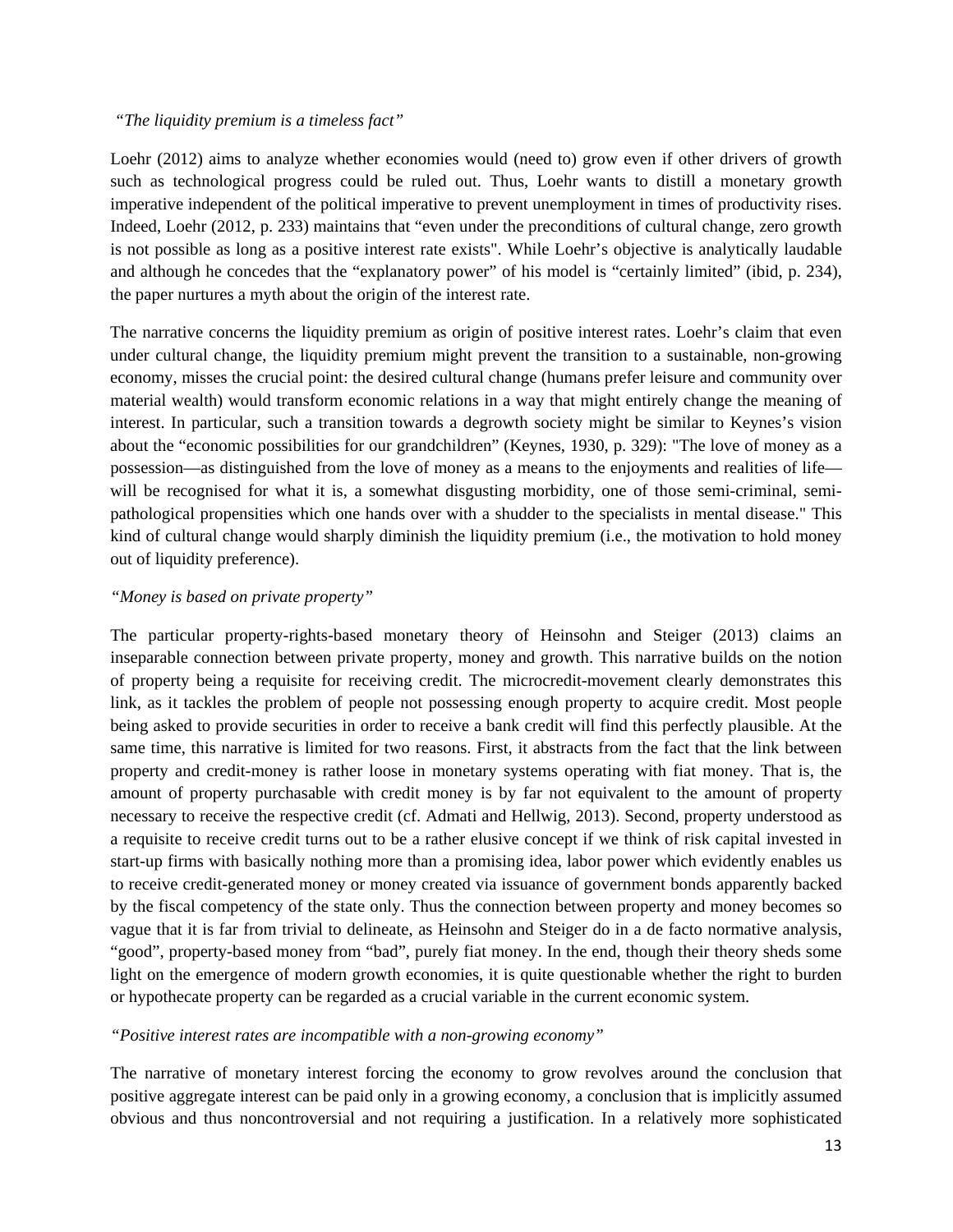argumentation, Loehr (2012, p. 234) opines that a zero interest rate is "an important necessary condition for a zero-growth steady state" (see above). Others (Boyle and Simms, 2009; Kennedy, 2012; Kuzminski, 2013) rely on plausibility arguments to reach a similar conclusion.

Yet, alternative theories regard positive interest rates and non-growing economies very well reconcilable (Cahen-Fourot, 2014). In a stationary system positive and negative interest payments would have to cancel each other out. Interest, then, is considered a zero-sum-game where one's gain is another one's loss. The existence of interest in earlier stationary societies clearly demonstrates that interest has not always reflected the rate of capital accumulation throughout the greater part of history: humans have charged one another interest even before the ascent of writing, in fact, they did so about 2000 years before the ascent of money (Homer and Sylla, 2005), and within the most diverse cultural arrangements. This suggests that we consider the "nature" of interest, i.e., its economic determination base as well as its effects (like implications for growth), as a *historically contingent social institution*: In a "culture of growth", where positive real interest rates are taken as natural, monetary interest reflects growth rates simply because the society connects these two phenomena up to the point where they seem identical. As a result, within this framing interest payments may indeed depend on an ever increasing capital stock. However, that interest rates reflect an amalgam of our rate of time preference regarding consumption and capital productivity is no law of nature but merely a social convention. In another "economic culture", other aspects such as liquidity preference or even other factors may determine interest rates (real and nominal), maybe triggered by the circumstance that the material size of the economy is stable. A monetary growth imperative therefore exists (if at all) only insofar as the cultural habit of linking monetary interest to growth persists and only as long as the features of our economy enable this cultural habit.

## **4. Discussion**

## **4.1. Theoretical challenges**

As Dittmer (2015, p. 15) rightly observes, "[t]he debt-money growth imperative […] has yet to be rigorously shown to exist". The theoretical claim to identify an imperative sets the bar very high; in our view, none of the presented theories convincingly meets this challenge. At the same time, rejecting specific claims does *not* disprove the conjecture of a monetary growth imperative in general—let alone imply that money is neutral. So there is a difference between i) stating that the current configuration of financial systems contributes to the growth paradigm and ii) claiming that inherent causal relations have been identified. David Hume famously cautioned against premature causal inferences which, all too often, arise out of custom only (Hume, 1748). It is no wonder, then, that myth-creation and narrative fallacies blossom under the shade of a multicolored theoretical spectrum. Myths may contribute to new theoretical insights by inciting new research programs (Holling et al., 2002), yet they may lead to theoretical parochialism, thereby sidelining alternative perspectives. Critical paradigmatic assumptions must be reflected more rigorously so as to account for the diversity and contingency of social phenomena. Also, each founding narrative must lead to concise empirical hypotheses. Otherwise, it rather inhibits than advances understanding of the complex relationship between monetary variables and economic growth. Specific empirical questions will need to be addressed in order to ground an oftentimes lofty discussion.

The social nature of money implies that the one theory, which explains all of money's aspects including its effects on economic growth, may be elusive: "[M]oney has no essence. It is not "really" anything; therefore, its nature has always been and presumably always will be a matter of political contention" (Graeber, 2012, p. 372). In line with this reasoning, Davies's "metatheory of money" (2002, p. 29ff.)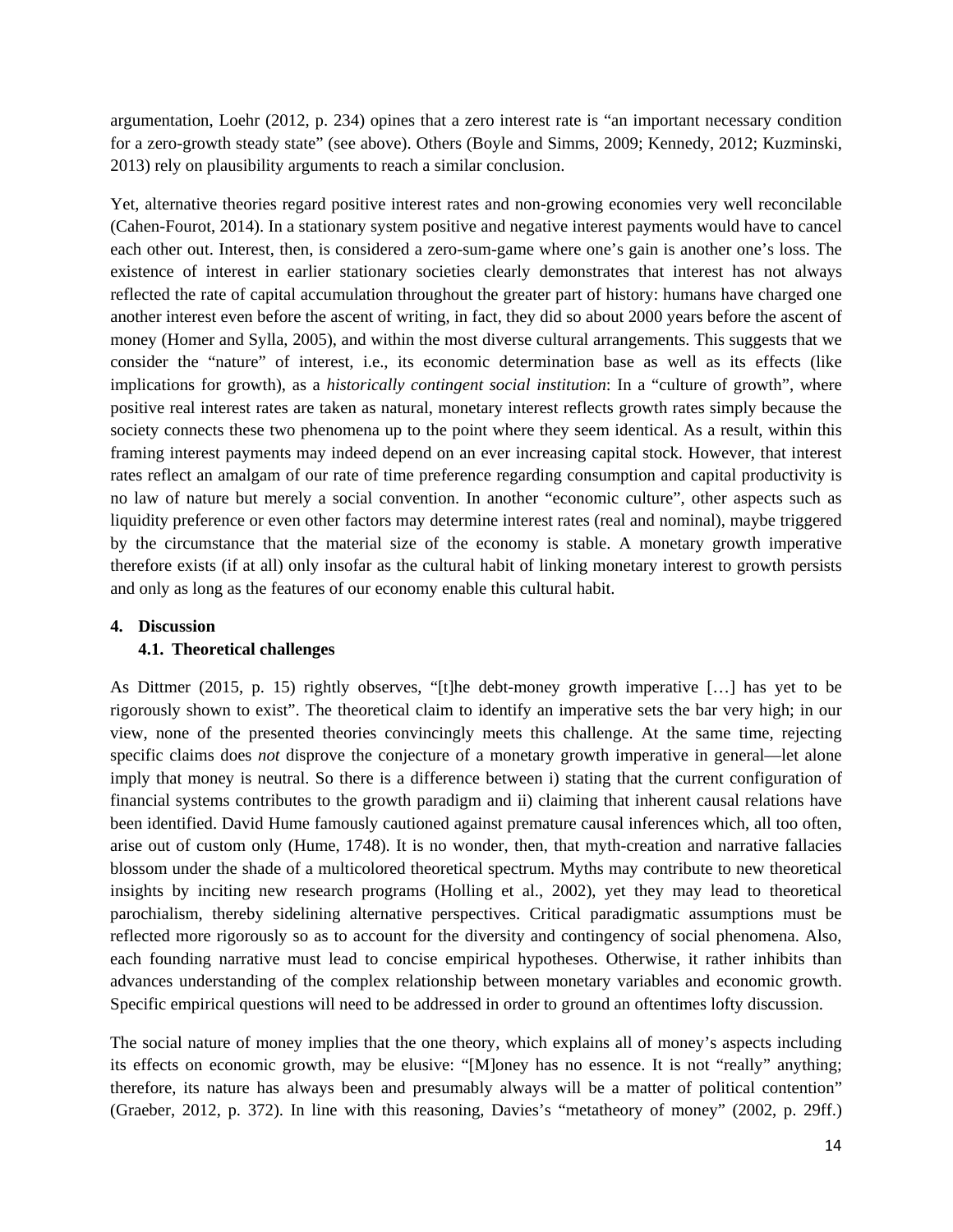argues against the urge to choose between contradictory theories of money. Rather, the popularity of competing theories over time should be expected to oscillate between extremes. Against this background, it would appear that the impact of monetary variables on growth constitutes an equally open matter.

## **4.2. Practical consequences for the degrowth movement**

Given this unsettled theoretical situation, what practical lessons can the degrowth movement draw? The bottom-line is that any efforts to "abolish" money and interest, so as to eliminate (potential) monetary growth imperatives (e.g., Douthwaite, 2012), are, most likely, futile anyway: "…a complex industrialized society, even with a dramatically reduced material throughput, will find it impossible to function without some form of money" (Kallis et al., 2013, p. 101). Again, consider the wide variety of cultural forms in which money and interest have appeared. For instance, foods and animals were used as money "in Egypt, Mesopotamia, America, India, and China before town civilizations developed" (Homer and Sylla, 2005, p. 20). And in the medieval ages, though interest taking was banned by the Catholic Church as "usury", it was, nevertheless, commonly practiced (Davies, 2002). In consequence, the transition to a post-growth economy might well transform rather than abolish monetary institutions. While financial markets have seen their well-deserved share of bad press, their two original main functions, that is, providing insurance against risks and facilitating intertemporal consumption transfers, are, in principle, beneficial, even from a degrowth perspective. So the task would be to create a culture that restricts money and interest to their appropriate roles.

Recently, two proposals have surged as possible solutions: communal currencies and 100%-money. It seems ironic, however, that the degrowth community debates concepts which have originally been suggested as ways towards *fostering* growth. Consider, firstly, the calls for communal or regional currencies (e.g., Boyle and Simms, 2009; Kallis et al., 2012; Seyfang and Longhurst, 2013). Prominent real-world examples such as the one in Wörgl (Austria) in the 1930s were actually successful means to relaunch regional growth in the Great Recession. Also, many such proposals are implicitly or explicitly inspired by the work of Silvio Gesell, whose original ideas were also meant to foster economic activity (Gesell, 1916). Nonetheless, as Loehr's (2012) support demonstrates, Gesell's ideas to eliminate interest rates are currently *en vogue*. Secondly, 100% money (i.e., banks are not allowed to create new money out of the void, they can only lend out previously attracted savings<sup>[8](#page-15-0)</sup>) was originally proposed and supported by neoclassical economists such as Irving Fisher (1935) and Milton Friedman (1959). Current cleavages do not sort along the mainstream/heterodox divide: in both camps, there are supporters as well as opponents. Dittmer (2015) provides an enlightening overview on common arguments in favor and against 100% money.

Arguably, the search for post-growth compatible financial institutions is just beginning. Technological innovations might, in principle, contribute to the desired transition. For instance, the "new technologies of peer-to-peer economic activity are potentially powerful tools for building a social movement of sharing and cooperation"—keeping in mind that "technologies are only as good as the political and social context in which they are employed" (Schor, 2014): whether money's dominating function in mediating exchange would emerge strengthened or weakened is not predetermined. Likewise, electronic currencies may either induce speculative bubbles or simplify complex economic calculations (Shiller, 2014).

 $\overline{\phantom{a}}$ 

<span id="page-15-0"></span><sup>&</sup>lt;sup>8</sup> In fact, this is how the monetary system is modelled in many basic economic models, which are based on the assumption that investment (must) equal savings (I=S). The current monetary system has little in common with that (McLeay et al., 2014).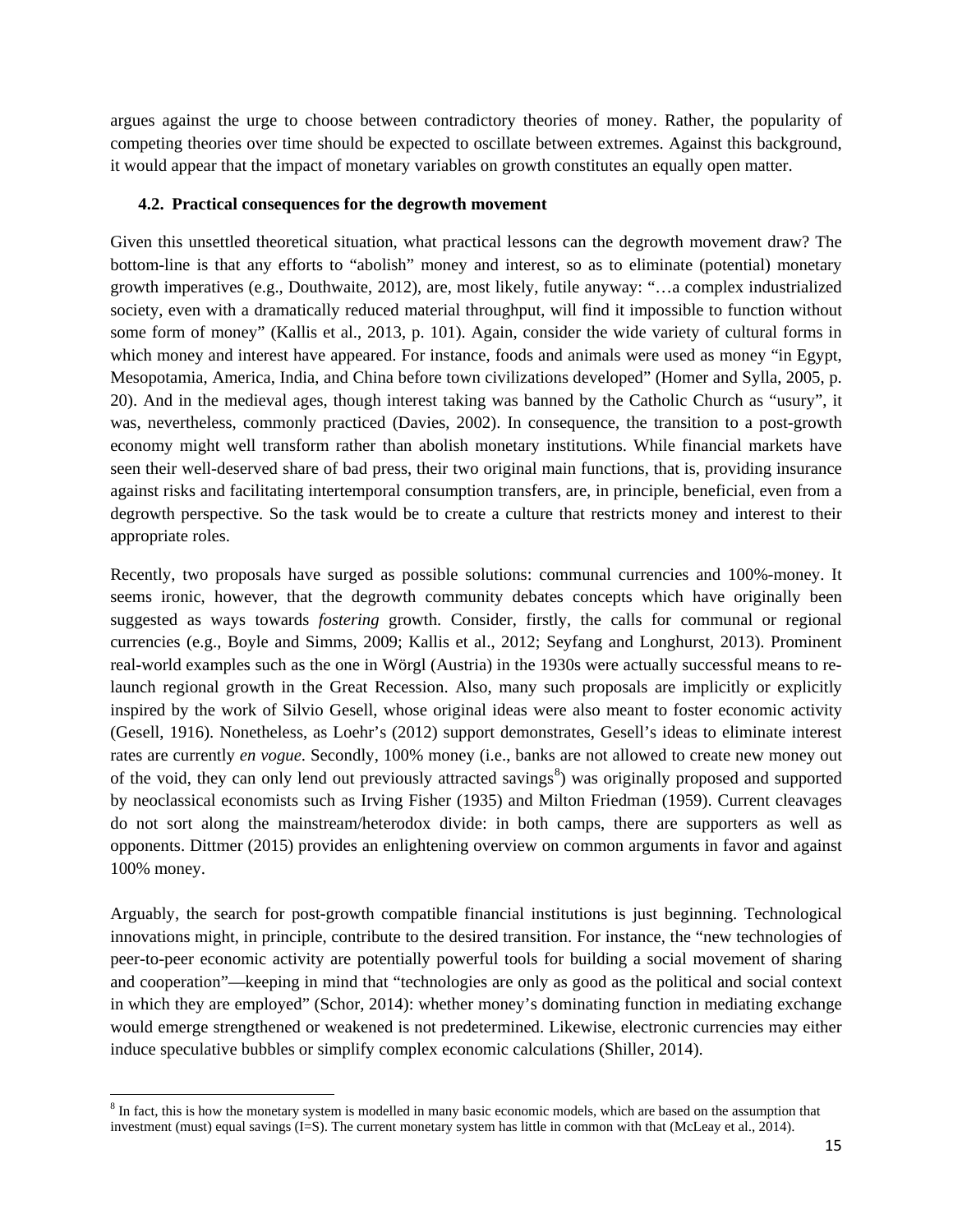Interestingly, a growth imperative is mostly posited in the context of money, as if there were no others. One may well wonder, however, why other "growth drivers" (another related term from the degrowth literature) are not considered "imperatives" (cf. Sorrell, 2010). Are cultural factors, such as conspicuous consumption and positional competition (Hirsch, 1976), not forcing the economy to grow? What about institutional factors, such as growth-oriented social security systems, or political-economic factors, such as the tendency to solve distributional conflicts via growth instead of controversial redistribution? There seems to be no coherent reason to deny these the status of growth imperatives, as they are deeply embedded "mechanisms" in the current structure of socio-economic systems, which, within this structure at least, appear unavoidable. Assuming that monetary aspects are only one amongst a number of growth drivers and imperatives, the question becomes one of prioritization. Binswanger (2012), for instance, argues that institutional drivers such as growth-oriented social security systems are by far easier to overcome than monetary ones. Yet there seems to be no compelling reason ruling out the reverse. As we have been at pains to point out, money and interest are social institutions and, as such, amenable to change. Where and how to best trigger cultural change is another story.

#### **Acknowledgements**

The authors acknowledge useful comments from participants in the Economics Colloquium of the Department of Economics at the UFZ on February 10, 2015. The usual disclaimer applies.

#### **References**

- Admati, A.R., Hellwig, M.F., 2013. The bankers' new clothes: What's wrong with banking and what to do about it. Princeton University Press, Princeton; Oxford.
- Aghion, P., Howitt, P., 2009. The economics of growth. MIT Press, Cambridge, MA.
- Akerlof, G.A., Shiller, R.J., 2009. Animal spirits: How human psychology drives the economy, and why it matters for global capitalism. Princeton University Press, Princeton.
- Banerjee, A.V., Maskin, E.S., 1996. A Walrasian theory of money and barter. Q. J. Econ. 111, 955–1005. doi:10.2307/2946705
- Barro, R.J., Sala-i-Martin, X., 2004. Economic growth, 2nd ed. ed. MIT Press, Cambridge, Mass.
- Baumol, W.J., 1952. The transactions demand for cash: An inventory theoretic approach. Q. J. Econ. 66, 545–556. doi:10.2307/1882104
- Berk, J.B., DeMarzo, P.M., 2014. Corporate finance, 3rd edition. ed. Pearson, Boston.
- Binswanger, H.C., 2012. The growth spiral: Money, energy, and imagination in the dynamics of the market process. Springer, Berlin Heidelberg.
- Binswanger, H.C., 2006. Die Wachstumsspirale: Geld, Energie und Imagination in der Dynamik des Marktprozesses. Metropolis, Marburg.
- Binswanger, M., 2009. Is there a growth imperative in capitalist economies? a circular flow perspective. J. Post Keynes. Econ. 31, 707–727. doi:10.2753/PKE0160-3477310410
- Boyle, D., Simms, A., 2009. The New Economics: A bigger picture. Earthscan, London; Sterling.
- Cahen-Fourot, L., 2014. Ecological monetary economics: A Post-Keynesian critique.
- Callon, M. (Ed.), 1998. The laws of the markets, Sociological review monograph series. Blackwell Publishers/Sociological Review, Oxford; Malden, MA.

Daly, H.E., 1996. Beyond growth: The economics of sustainable development. Beacon Press, Boston.

Davies, G., 2002. A history of money: From ancient times to the present day. University of Wales Press, Cardiff.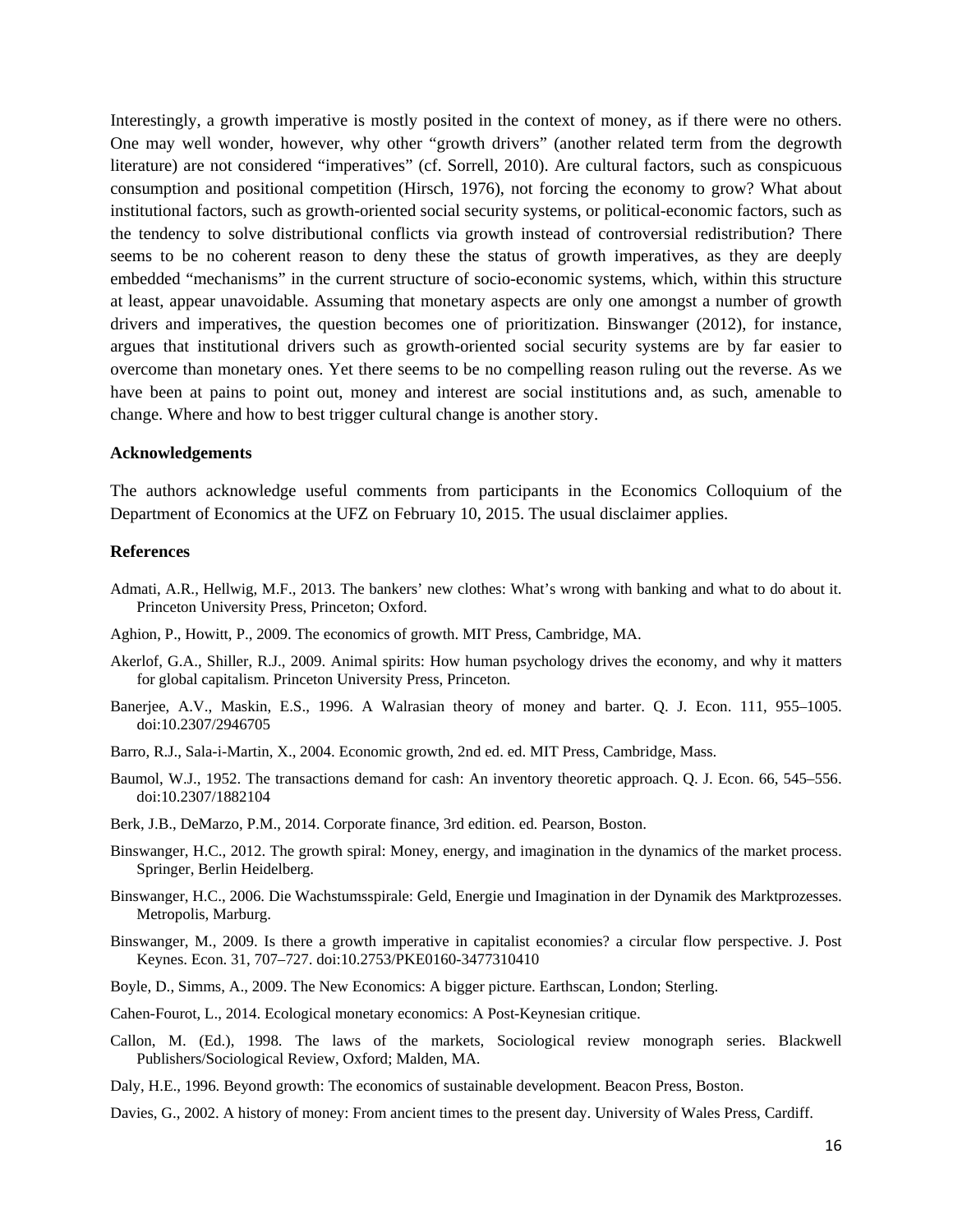- De Soto, H., 2000. The mystery of capital: why capitalism triumphs in the West and fails everywhere else. Basic Books, New York.
- Dittmer, K., 2015. 100 percent reserve banking: A critical review of green perspectives. Ecol. Econ. 109, 9–16. doi:10.1016/j.ecolecon.2014.11.006
- Doepke, M., Schneider, M., 2013. Money as a unit of account (Working Paper No. 19537). National Bureau of Economic Research, Cambridge, MA.
- Douthwaite, R., 2012. Degrowth and the supply of money in an energy-scarce world. Ecol. Econ. 84, 187–193. doi:10.1016/j.ecolecon.2011.03.020
- Douthwaite, R., 1999. The ecology of money, Schumacher briefing. Green Books, Totnes; Bristol.
- Erlei, M., Leschke, M., Sauerland, D., 2007. Neue Institutionenökonomik. Schäffer-Poeschel, Stuttgart.
- Fischer, S., 1974. Money and the production function. Econ. Inq. 12, 517–533. doi:10.1111/j.1465-7295.1974.tb00419.x
- Fisher, I., 1935. 100% money. Adelphi, New York.
- Fisher, I., 1930. The theory of interest. MacMillan, New York.
- Freydorf, C., Kimmich, C., Koudela, T., Schuster, L., Wenzlaff, F., 2012. Wachstumszwänge in der Geldwirtschaft (Zwischenbericht der Wissenschaftlichen Arbeitsgruppe nachhaltiges Geld). Geld und Nachhaltigkeit, Berlin.
- Friedman, M., 1959. A program for monetary stability. Fordham University Press, New York.
- Gesell, S., 1916. Die natürliche Wirtschaftsordnung, 9. Auflage, 1949. ed. Rudolf Zitzmann Verlag, Lauf bei Nürnberg.
- Graeber, D., 2012. Debt: The first 5,000 years. Melville House, New York.
- Heinsohn, G., Steiger, O., 2013. Ownership economics: On the foundations of interest, money, markets, business cycles and economic development. Routledge, New York.
- Heinsohn, G., Steiger, O., 1996. Eigentum, Zins und Geld: Ungelöste Rätsel der Wirtschaftswissenschaft. Rowohlt, Reinbek.
- Hirsch, F., 1976. Social limits to growth. ToExcel, New York.
- Hixson, W.F., 1991. A matter of interest: Reexamining money, debt, and real economic growth. Praeger, New York.
- Holling, C.S., Gunderson, L.H., Ludwig, D., 2002. In quest of a theory of adaptive change, in: Gunderson, L.H., Holling, C.S. (Eds.), Panarchy: Understanding Transformations in Human and Natural Systems. Island Press, Washington, DC, pp. 3–22.
- Homer, S., Sylla, R.E., 2005. A history of interest rates, 4th ed. ed, Wiley finance. Wiley, Hoboken, N.J.
- Hume, D., 1748. An enquiry concerning human understanding.
- Huth, T., 2002. Zins und Wachstum. Z. Für Sozialökonomie 39, 7–13.
- Jones, R.A., 1976. The origin and development of media of exchange. J. Polit. Econ. 84, 757–776.
- Kallis, G., Gómez-Baggethun, E., Zografos, C., 2013. To value or not to value? That is not the question. Ecol. Econ. 94, 97–105. doi:10.1016/j.ecolecon.2013.07.002
- Kallis, G., Kerschner, C., Martínez-Alier, J., 2012. The economics of degrowth. Ecol. Econ., The Economics of Degrowth 84, 172–180. doi:10.1016/j.ecolecon.2012.08.017
- Kennedy, M.I., 2012. Occupy money: Creating an economy where everybody wins. New Society Publishers, Gabriola Island, B.C.
- Keynes, J.M., 1936. The general theory of employment, interest and money. Cambridge University Press, Cambridge.
- Keynes, J.M., 1930. Economic possibilities for our grandchildren [1930], in: Essays in Persuasion. W.W. Norton & Co., New York, pp. 358–373.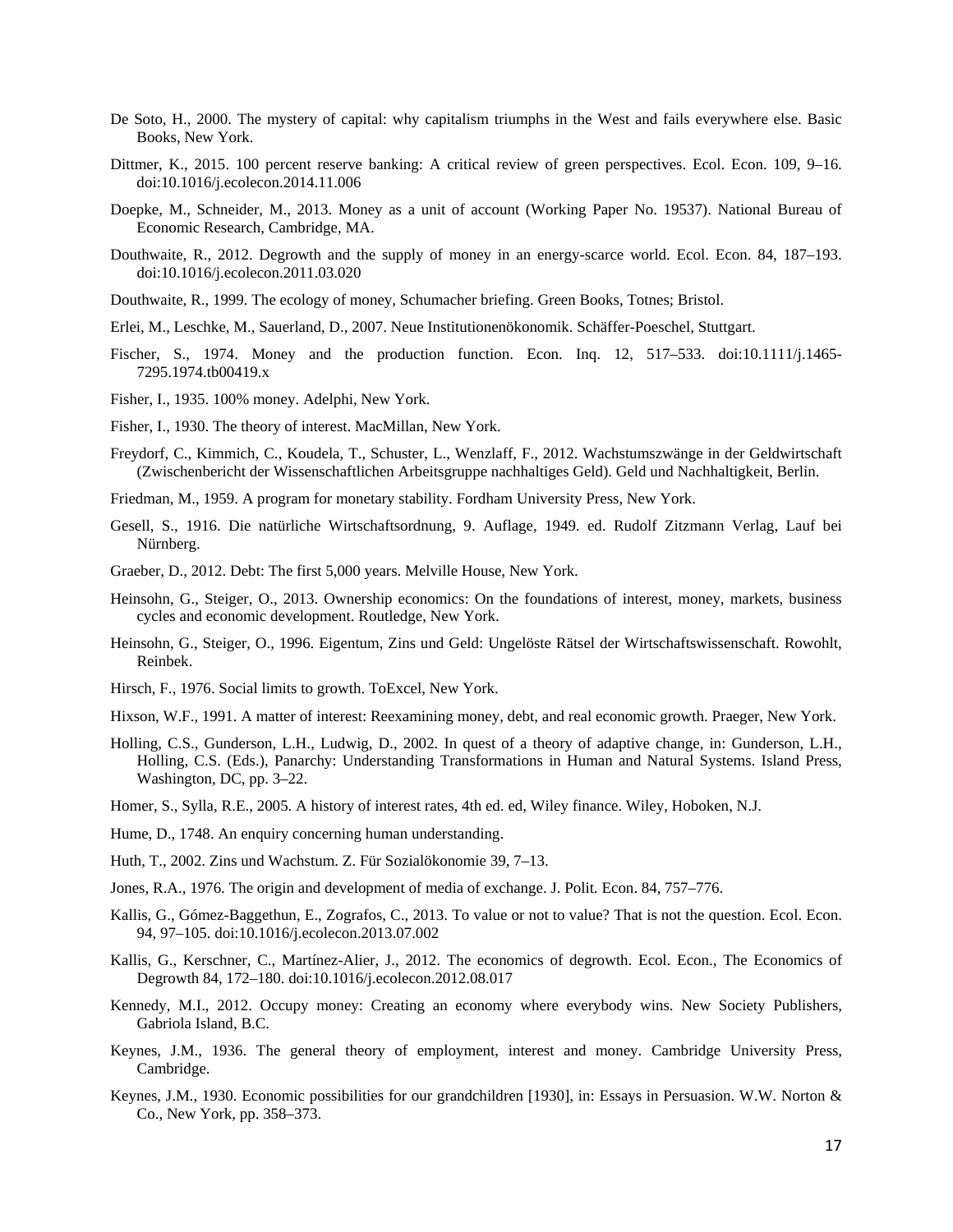Kiyotaki, N., Wright, R., 1989. On money as a medium of exchange. J. Polit. Econ. 97, 927–954.

- Kuzminski, A., 2013. The ecology of money: Debt, growth, and sustainability. Lexington Books, Lanham.
- Lavoie, M., 1984. The endogenous flow of credit and the Post Keynesian theory of money. J. Econ. Issues 18, 771– 797.
- Leary, M.T., Roberts, M.R., 2010. The pecking order, debt capacity, and information asymmetry. J. Financ. Econ. 95, 332–355. doi:10.1016/j.jfineco.2009.10.009
- Lindgren, H.C., 1991. The psychology of money. Krieger, Malabar.
- Loehr, D., 2012. The euthanasia of the rentier A way toward a steady-state economy? Ecol. Econ., The Economics of Degrowth 84, 232–239. doi:10.1016/j.ecolecon.2011.11.006
- López-Villavicencio, A., Mignon, V., 2011. On the impact of inflation on output growth: Does the level of inflation matter? J. Macroecon. 33, 455–464. doi:10.1016/j.jmacro.2011.02.003
- Lucas, R.E., Stokey, N.L., 1987. Money and interest in a cash-in-advance economy. Econometrica 55, 491. doi:10.2307/1913597
- Luo, G.Y., 1998. The evolution of money as a medium of exchange. J. Econ. Dyn. Control 23, 415–458. doi:10.1016/S0165-1889(98)00029-3
- Malik, F., 1998. Verschuldung und Wachstumszwang, in: Binswanger, H.C., Von Flotow, P. (Eds.), Geld Und Wachstum: Zur Philosophie Und Praxis Des Geldes. Weitbrecht, Stuttgart; Wien, pp. 125–133.
- Mankiw, N.G., 2009. Principles of economics, 5th ed. ed. South-Western Cengage Learning, Mason, OH.
- Martínez-Alier, J., Pascual, U., Vivien, F.-D., Zaccai, E., 2010. Sustainable de-growth: Mapping the context, criticisms and future prospects of an emergent paradigm. Ecol. Econ. 69, 1741–1747. doi:10.1016/j.ecolecon.2010.04.017
- Marx, K., 1872. Das Kapital: Kritik der politischen Ökonomie, 1932 edition. ed. Gustav Kiepenheuer, Berlin.
- McLeay, M., Radia, A., Thomas, R., 2014. Money creation in the modern economy. Bank Engl. Q. Bull. 54, 14–27.
- Musgrave, A., 1981. "Unreal assumptions" in economic theory: The F-twist untwisted. Kyklos 34, 377–387. doi:10.1111/j.1467-6435.1981.tb01195.x
- North, D.C., 1990. Institutions, institutional change and economic performance. Cambridge University Press, Cambridge.
- Olson, M., 1982. The rise and decline of nations: Economic growth, stagflation, and social rigidities. Yale University Press, New Haven.
- Orphanides, A., Solow, R., 1990. Money, inflation and growth, in: Friedman, B.M., Hahn, F.H. (Eds.), Handbook of Monetary Economics. North Holland, Amsterdam; New York, pp. 223–261.
- Oxford Thesaurus, 1991. The Oxford Thesaurus: an A-Z dictionary of synonyms. Clarendon Press, Oxford.
- Phelps, E., 1961. The golden rule of accumulation: A fable for growthmen. Am. Econ. Rev. 51, 638–643.
- Polanyi, K., 1944. The great transformation: The political and economic origins of our time, 2nd Beacon Paperback ed (2001). ed. Beacon Press, Boston.
- Pratchett, T., 2008. Making money. Corgi, London.
- Ramsey, F.P., 1928. A mathematical theory of saving. Econ. J. 38, 543–559. doi:10.2307/2224098
- Romer, P.M., 1990. Endogenous technological change. J. Polit. Econ. 98, S71–S102.
- Samuelson, P.A., 1958. An exact consumption-loan model of interest with or without the social contrivance of money. J. Polit. Econ. 66, 467–482.

Samuelson, P.A., Nordhaus, W.D., 2010. Economics, 19th revised edition. ed. McGraw-Hill Irwin, Boston.

Schor, J., 2014. Debating the sharing economy [WWW Document]. Resilience. URL http://www.resilience.org/stories/2014-11-25/debating-the-sharing-economy (accessed 3.17.15).